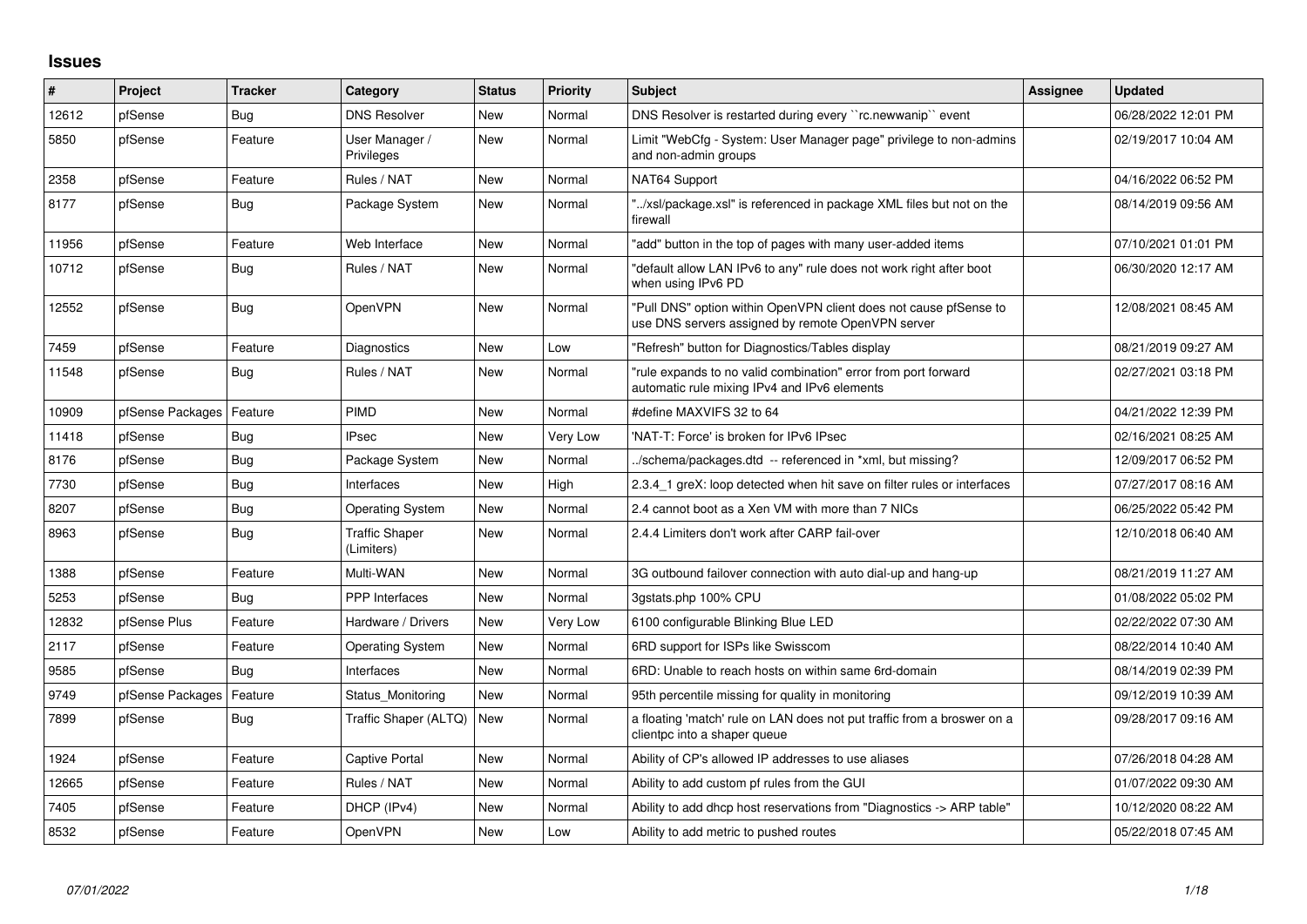| #     | Project                | <b>Tracker</b> | Category            | <b>Status</b> | Priority | <b>Subject</b>                                                                                                      | <b>Assignee</b> | <b>Updated</b>      |
|-------|------------------------|----------------|---------------------|---------------|----------|---------------------------------------------------------------------------------------------------------------------|-----------------|---------------------|
| 8236  | pfSense                | Feature        | <b>DNS Resolver</b> | New           | Normal   | Ability to configure "forward-first" and "forward-host" options for more<br>robust domain overrides in DNS Resolver |                 | 12/26/2017 01:26 AM |
| 2218  | pfSense                | Feature        | CARP                | New           | Normal   | Ability to delay CARP master status at boot time                                                                    |                 | 03/03/2021 11:57 AM |
| 855   | pfSense                | Feature        | Multi-WAN           | <b>New</b>    | Normal   | Ability to selectively kill states on gateways recovery                                                             |                 | 03/11/2022 08:30 AM |
| 7495  | pfSense                | Feature        | <b>DNS Resolver</b> | <b>New</b>    | Low      | Ability to set TTL for local for Unbound host overrides and dhcp leases                                             |                 | 03/06/2018 09:46 AM |
| 628   | pfSense                | Feature        | Web Interface       | <b>New</b>    | Low      | Ability to specify listen IP address of management services (SSH, web<br>interface)                                 |                 | 07/09/2021 01:21 PM |
| 9725  | pfSense Packages       | Feature        | <b>ACME</b>         | <b>New</b>    | Very Low | Ability to use template variables in acme package                                                                   |                 | 09/04/2019 07:12 AM |
| 3185  | pfSense                | Feature        | DHCP (IPv6)         | New           | Normal   | Accommodate a DHCPv6 failover-like mechanism                                                                        |                 | 11/24/2017 10:44 AM |
| 8213  | pfSense Packages       | Bug            | haproxy             | <b>New</b>    | Normal   | acl src file not populated from alias                                                                               |                 | 12/21/2017 02:02 PM |
| 9299  | pfSense Packages       | Feature        | <b>ACME</b>         | New           | Normal   | ACME package: Automate add/remove firewall rule for port<br>forwarding                                              |                 | 01/30/2019 10:09 PM |
| 9833  | pfSense Packages       | Feature        | <b>ACME</b>         | <b>New</b>    | Normal   | ACME: add ability to use custom ACME server                                                                         |                 | 04/07/2022 11:31 AM |
| 8560  | pfSense Packages   Bug |                | <b>ACME</b>         | New           | Normal   | ACME: can't update DNS records in DNSMadeEasy registar for<br>several domains with different API keys/ids           |                 | 06/08/2018 01:28 PM |
| 8285  | pfSense                | <b>Bug</b>     | Web Interface       | <b>New</b>    | Normal   | Actions on stale data may result in catastrophic results                                                            |                 | 01/16/2018 08:08 PM |
| 12570 | pfSense Docs           | Correction     | General             | New           | Normal   | Active appliance list missing 6100                                                                                  |                 | 12/06/2021 11:41 AM |
| 13136 | pfSense Packages       | Feature        | pfBlockerNG         | <b>New</b>    | Normal   | Add crypt0rr DNS-over-HTTPS (DOH) provider list feeds                                                               |                 | 05/07/2022 02:27 AM |
| 96    | pfSense                | Feature        | Rules / NAT         | New           | Normal   | Add "All local networks" to source and destination drop down boxen in<br>firewall rules                             |                 | 02/06/2016 04:53 AM |
| 8224  | pfSense Packages       | Feature        | FreeRADIUS          | <b>New</b>    | Normal   | Add "OU" field to FreeRADIUS page                                                                                   |                 | 02/21/2018 12:53 AM |
| 12162 | pfSense Docs           | Todo           | Products            | New           | Normal   | Add "usb reset" as possible solution for non-booting flash drives on<br>the SG-1100                                 |                 | 10/07/2021 02:19 PM |
| 12025 | pfSense                | Todo           | Web Interface       | <b>New</b>    | Very Low | Add 1:1 Validation to Notify Someone They are 1:1 NAT'ing an<br><b>Interface Address</b>                            |                 | 06/11/2021 10:05 AM |
| 12546 | pfSense Plus           | Feature        | Authentication      | <b>New</b>    | Normal   | Add 2FA Support to pfSense Plus Local Database Authentication                                                       |                 | 06/25/2022 05:30 PM |
| 5474  | pfSense                | Feature        | Interfaces          | New           | Normal   | Add 802.1x configuration to wired interfaces.                                                                       |                 | 03/16/2016 04:32 PM |
| 4776  | pfSense                | Feature        | <b>Wireless</b>     | New           | Normal   | Add 802.1x dynamic vlan support                                                                                     |                 | 10/02/2020 07:42 AM |
| 7888  | pfSense                | Feature        | Package System      | <b>New</b>    | Normal   | Add a button in package manager GUI to upgrade all packages                                                         |                 | 09/28/2017 05:50 AM |
| 7761  | pfSense                | Feature        | Rules / NAT         | <b>New</b>    | Normal   | Add a way to match on IPv6 proto=0 (hop-by-hop header extension)                                                    |                 | 08/13/2019 03:49 PM |
| 6917  | pfSense                | Feature        | Upgrade             | New           | Normal   | Add ability to choose from what IP/IFACE you search for updates                                                     |                 | 11/11/2016 09:51 AM |
| 6038  | pfSense                | Feature        | Interfaces          | New           | Normal   | Add ability to configure which interface is chosen for defining<br>hostname IP in /etc/hosts                        |                 | 07/07/2017 09:56 AM |
| 12190 | pfSense                | Feature        | Rules / NAT         | New           | Normal   | Add ability to reference ipv6 prefix in firewall rules and aliases                                                  |                 | 08/05/2021 01:47 PM |
| 12551 | pfSense                | Feature        | <b>DNS Resolver</b> | New           | Low      | Add ability to set DNS resolver search domain list                                                                  |                 | 12/01/2021 11:18 AM |
| 11156 | pfSense Packages       | Feature        | pfBlockerNG         | New           | Normal   | Add an option include subdomains for the noAAAA feature                                                             |                 | 12/11/2020 10:19 AM |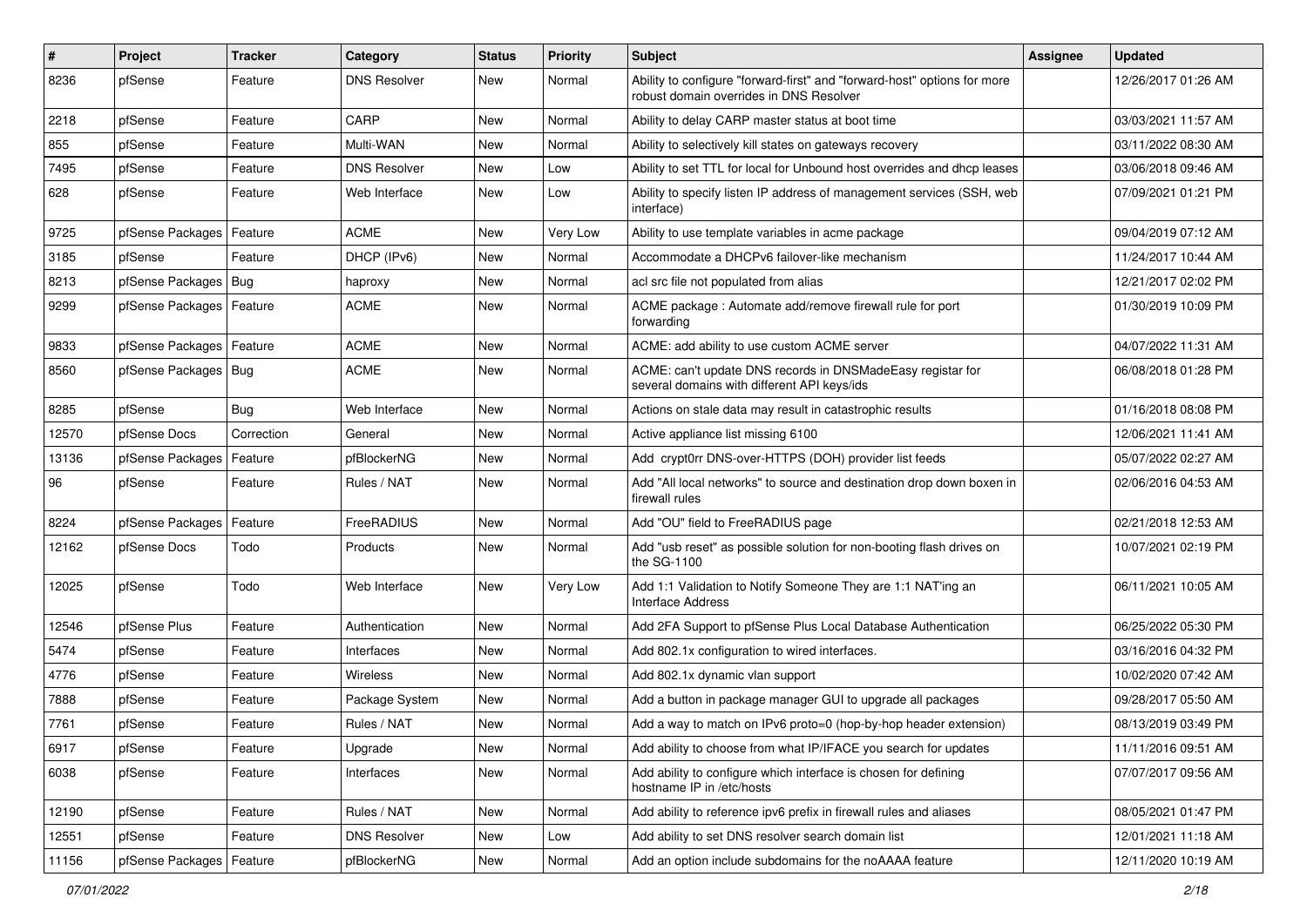| #     | Project                    | <b>Tracker</b> | Category                | <b>Status</b> | <b>Priority</b> | <b>Subject</b>                                                                             | <b>Assignee</b> | <b>Updated</b>      |
|-------|----------------------------|----------------|-------------------------|---------------|-----------------|--------------------------------------------------------------------------------------------|-----------------|---------------------|
| 12300 | pfSense                    | Feature        | Hardware / Drivers      | New           | Normal          | Add Aquantia Atlantic driver to pfsense                                                    |                 | 09/14/2021 06:49 AM |
| 10466 | pfSense Packages   Feature |                | Suricata                | New           | Low             | Add checkbox to Suricata blocked host view to resolve all resolvable<br>IP's automatically |                 | 02/02/2022 06:04 PM |
| 12564 | pfSense                    | Feature        | Aliases / Tables        | <b>New</b>    | Low             | add column to show that an Alias is in use by or not                                       |                 | 12/04/2021 07:25 PM |
| 10962 | pfSense                    | Feature        | Dynamic DNS             | <b>New</b>    | Normal          | Add Cpanel support for Dynamic DNS Clients                                                 |                 | 12/28/2020 01:56 PM |
| 9912  | pfSense Packages           | Feature        | ntop                    | <b>New</b>    | Normal          | add custom DPI to ntopng                                                                   |                 | 11/18/2019 10:57 AM |
| 10395 | pfSense                    | Feature        | Dashboard               | New           | Low             | Add Dashboard System Information support for more PC Engines<br>APU boards                 |                 | 02/17/2022 01:02 AM |
| 12097 | pfSense Packages           | Feature        | pfBlockerNG             | New           | Normal          | Add dnsbl and geoip logs to system log                                                     |                 | 07/06/2021 01:25 PM |
| 12805 | pfSense Docs               | New Content    | General                 | <b>New</b>    | Very Low        | Add documentation about what triggers a notfication                                        |                 | 02/15/2022 05:10 PM |
| 11369 | pfSense                    | Feature        | <b>Operating System</b> | New           | Low             | add Enabling IPv6 Source Address Validation support                                        |                 | 02/04/2021 10:03 AM |
| 3899  | pfSense                    | Feature        | Web Interface           | <b>New</b>    | Normal          | Add feature to allow reordering of <package> items in config.xml</package>                 |                 | 09/27/2014 04:40 PM |
| 13201 | pfSense Packages           | Feature        | pfBlockerNG             | <b>New</b>    | Normal          | Add FireHol Security IP Feeds                                                              |                 | 05/23/2022 06:34 AM |
| 12465 | pfSense Packages           | Feature        | haproxy                 | <b>New</b>    | Normal          | Add forwardfor advanced usecases                                                           |                 | 10/16/2021 07:35 PM |
| 7720  | pfSense                    | Feature        | Hardware / Drivers      | New           | Normal          | Add general watchdog kernel modules (like ichwd) and watchdogd<br>support in the GUI.      |                 | 08/19/2019 01:20 PM |
| 8372  | pfSense                    | Feature        | Logging                 | <b>New</b>    | Normal          | add gui setting to adjust refresh rate for dynamic firewall logs                           |                 | 08/14/2019 10:31 AM |
| 4628  | pfSense                    | Feature        | Web Interface           | <b>New</b>    | Normal          | Add GUI to manage loader tunables (e.g. loader.conf.local)                                 |                 | 09/16/2015 04:28 PM |
| 13244 | pfSense                    | Feature        | Web Interface           | New           | Normal          | Add help text under Timezone settings in the GUI                                           |                 | 06/03/2022 01:00 PM |
| 6412  | pfSense                    | Feature        | <b>Operating System</b> | <b>New</b>    | Normal          | Add includedir directive for /var/etc/xinet.d to xinetd configuration                      |                 | 08/13/2019 01:23 PM |
| 12711 | pfSense Packages           | Feature        | Telegraf                | <b>New</b>    | Normal          | Add InfluxDB V2 support                                                                    |                 | 01/21/2022 02:54 AM |
| 746   | pfSense                    | Feature        | Rules / NAT             | New           | Normal          | Add interface group to source/dest drop downs                                              |                 | 07/19/2010 05:10 PM |
| 12459 | pfSense                    | Todo           | Virtual IP Addresses    | <b>New</b>    | Normal          | Add IP Alias subnet input validation                                                       |                 | 10/15/2021 09:35 AM |
| 7626  | pfSense                    | Feature        | Interfaces              | New           | Normal          | Add IPoE support for WAN                                                                   |                 | 01/01/2022 12:31 AM |
| 9798  | pfSense Packages           | Feature        | pfBlockerNG             | <b>New</b>    | Normal          | add ipv4 and ipv6 dnscrypt-resolvers feeds                                                 |                 | 10/14/2021 09:48 AM |
| 11703 | pfSense Packages           | Feature        | <b>FRR</b>              | <b>New</b>    | Normal          | add Krill and Routinator support BGP RPKI                                                  |                 | 03/18/2021 07:47 PM |
| 12370 | pfSense                    | Feature        | Rules / NAT             | <b>New</b>    | Low             | Add limiters to Queue column on firewall rule list                                         |                 | 09/14/2021 07:37 AM |
| 5307  | pfSense                    | Feature        | <b>RRD Graphs</b>       | New           | Low             | Add logarithmic scale option to RRD graphs                                                 |                 | 10/14/2015 07:37 AM |
| 1136  | pfSense                    | Feature        | Rules / NAT             | New           | Normal          | Add logic to automatically avoid route-to for static route networks                        |                 | 10/09/2018 05:11 AM |
| 12860 | pfSense Packages   Feature |                | New Package<br>Request  | New           | Normal          | add mmc-utils package to all images                                                        |                 | 02/24/2022 07:18 AM |
| 8099  | pfSense Packages   Feature |                | Telegraf                | New           | Normal          | Add more configuration flexibility to Telegraf                                             |                 | 08/13/2019 09:39 AM |
| 8558  | pfSense                    | Feature        | Web Interface           | New           | Normal          | Add more table sorting in various UI pages                                                 |                 | 08/21/2019 09:14 AM |
| 290   | pfSense                    | Feature        | Multi-WAN               | New           | Low             | Add Multi-WAN awareness to UPnP                                                            |                 | 01/06/2016 05:24 PM |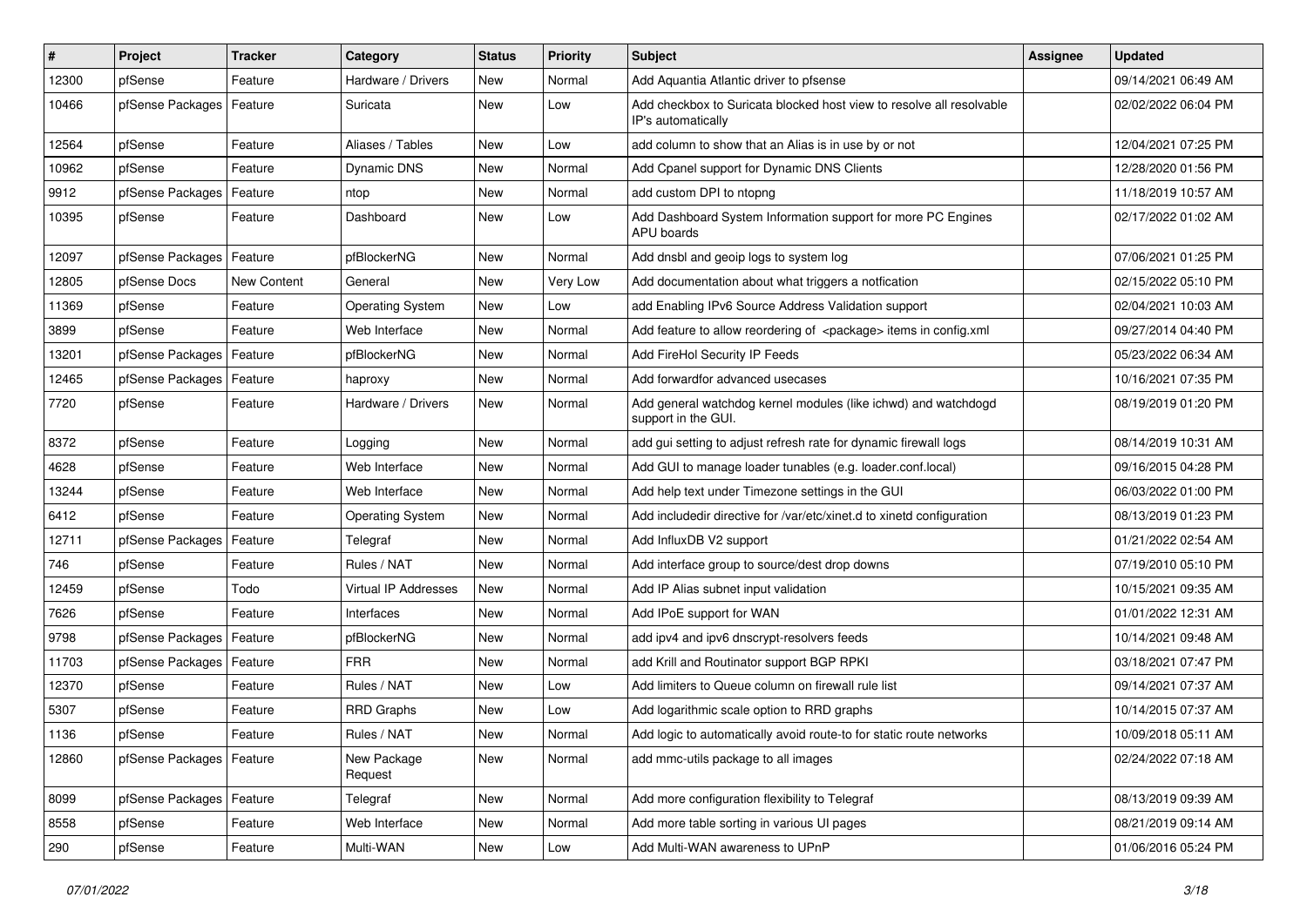| $\vert$ # | Project                    | <b>Tracker</b> | Category               | <b>Status</b> | <b>Priority</b> | <b>Subject</b>                                                                                             | <b>Assignee</b> | <b>Updated</b>      |
|-----------|----------------------------|----------------|------------------------|---------------|-----------------|------------------------------------------------------------------------------------------------------------|-----------------|---------------------|
| 753       | pfSense                    | Feature        | OpenVPN                | <b>New</b>    | Normal          | Add OpenVPN foreign_option support                                                                         |                 | 09/02/2019 10:38 AM |
| 13009     | pfSense                    | Feature        | OpenVPN                | <b>New</b>    | Normal          | Add option for multiple remote addresses to OpenVPN Client                                                 |                 | 03/31/2022 12:42 PM |
| 7800      | pfSense                    | Feature        | Logging                | <b>New</b>    | Normal          | Add option for state logging                                                                               |                 | 08/13/2019 03:51 PM |
| 7686      | pfSense Packages           | Feature        | haproxy                | <b>New</b>    | Normal          | Add option in HAProxy to configure SSL defaults based on the Mozilla<br><b>SSL Configuration Generator</b> |                 | 08/16/2019 01:09 PM |
| 11056     | pfSense                    | Feature        | Interfaces             | <b>New</b>    | Normal          | Add option to disable flow-control on interfaces in GUI                                                    |                 | 11/11/2020 04:41 PM |
| 4098      | pfSense                    | Feature        | Authentication         | <b>New</b>    | Normal          | Add option to force a password change on login                                                             |                 | 08/21/2019 10:31 AM |
| 12329     | pfSense Packages           | Feature        | Avahi                  | <b>New</b>    | Normal          | Add optional floating firewall rules for IPv4 and IPv6                                                     |                 | 02/09/2022 04:43 PM |
| 8330      | pfSense                    | Feature        | DHCP (IPv4)            | <b>New</b>    | Normal          | add options for ddns-local-address statements                                                              |                 | 04/27/2021 12:31 PM |
| 3882      | pfSense                    | Feature        | Web Interface          | <b>New</b>    | Normal          | Add OUI database to the base system, remove dependency on nmap                                             |                 | 03/08/2018 06:44 PM |
| 10547     | pfSense Packages           | Feature        | New Package<br>Request | <b>New</b>    | Normal          | Add package addrwatch. Addrwatch is like arpwatch but works with<br>ipv4 and ipv6                          |                 | 05/11/2020 09:20 AM |
| 9315      | pfSense Packages   Feature |                | New Package<br>Request | <b>New</b>    | Normal          | Add Package: dnscrypt-proxy                                                                                |                 | 03/05/2021 02:38 AM |
| 2771      | pfSense                    | Feature        | Rules / NAT            | <b>New</b>    | Normal          | Add packet tracing simulator                                                                               |                 | 08/13/2019 12:24 PM |
| 10839     | pfSense                    | Feature        | Traffic Shaper (ALTQ)  | <b>New</b>    | Normal          | Add popular messengers to the Traffic Shaper Wizard                                                        |                 | 08/18/2020 10:07 AM |
| 5360      | pfSense                    | Feature        | UPnP/NAT-PMP           | <b>New</b>    | Normal          | Add possibility to configure independent "UPnP & NAT-PMP"<br>instances                                     |                 | 10/31/2015 04:25 AM |
| 8216      | pfSense Packages           | Feature        | Telegraf               | <b>New</b>    | Normal          | Add prometheus output for telegraf                                                                         |                 | 09/09/2020 05:33 AM |
| 6804      | pfSense                    | Feature        | Diagnostics            | <b>New</b>    | Very Low        | Add row counter into Diagnostics -> Edit File                                                              |                 | 08/20/2019 03:44 PM |
| 9060      | pfSense                    | Feature        | Logging                | <b>New</b>    | Normal          | add rule name filtering field for firewall log viewer                                                      |                 | 08/14/2019 12:38 PM |
| 4997      | pfSense                    | Feature        | Rules / NAT            | <b>New</b>    | Normal          | Add setting option to choose default log action for new firewall rules                                     |                 | 08/20/2019 03:29 PM |
| 9044      | pfSense Packages           | Feature        | New Package<br>Request | <b>New</b>    | Normal          | <b>Add SoftEther</b>                                                                                       |                 | 11/02/2019 10:51 AM |
| 9222      | pfSense                    | Feature        | Authentication         | <b>New</b>    | Normal          | Add sshguard log when release an IP                                                                        |                 | 08/14/2019 01:00 PM |
| 13058     | pfSense                    | Todo           | Rules / NAT            | New           | Normal          | Add static routes and directly connected networks back to policy route<br>negation rules                   |                 | 04/13/2022 08:05 AM |
| 5525      | pfSense                    | Feature        | OpenVPN                | <b>New</b>    | Normal          | Add static routes for OpenVPN client remote peer addresses when<br>using non-default WANs                  |                 | 11/25/2015 08:44 AM |
| 13296     | pfSense                    | Feature        | DHCP (IPv6)            | <b>New</b>    | Normal          | Add support for DHCP6 OPTION_PD_EXCLUDE (RFC 6603)                                                         |                 | 06/24/2022 10:10 PM |
| 12286     | pfSense Packages           | <b>Bug</b>     | FreeRADIUS             | <b>New</b>    | Normal          | Add support for ntlm auth in LDAP                                                                          |                 | 08/20/2021 08:27 AM |
| 13260     | pfSense                    | Feature        | Authentication         | <b>New</b>    | Normal          | Add support for OpenVPN static-challenge                                                                   |                 | 06/09/2022 02:04 PM |
| 10600     | pfSense Packages           | Feature        | pfBlockerNG            | New           | Normal          | Add support for pfBlockerNG "Action list" feature                                                          |                 | 08/10/2020 02:39 AM |
| 11931     | pfSense Packages   Feature |                | <b>ACME</b>            | <b>New</b>    | Normal          | Add support for validating a domain's ownership via Google Cloud<br>Cloud DNS                              |                 | 02/15/2022 03:18 AM |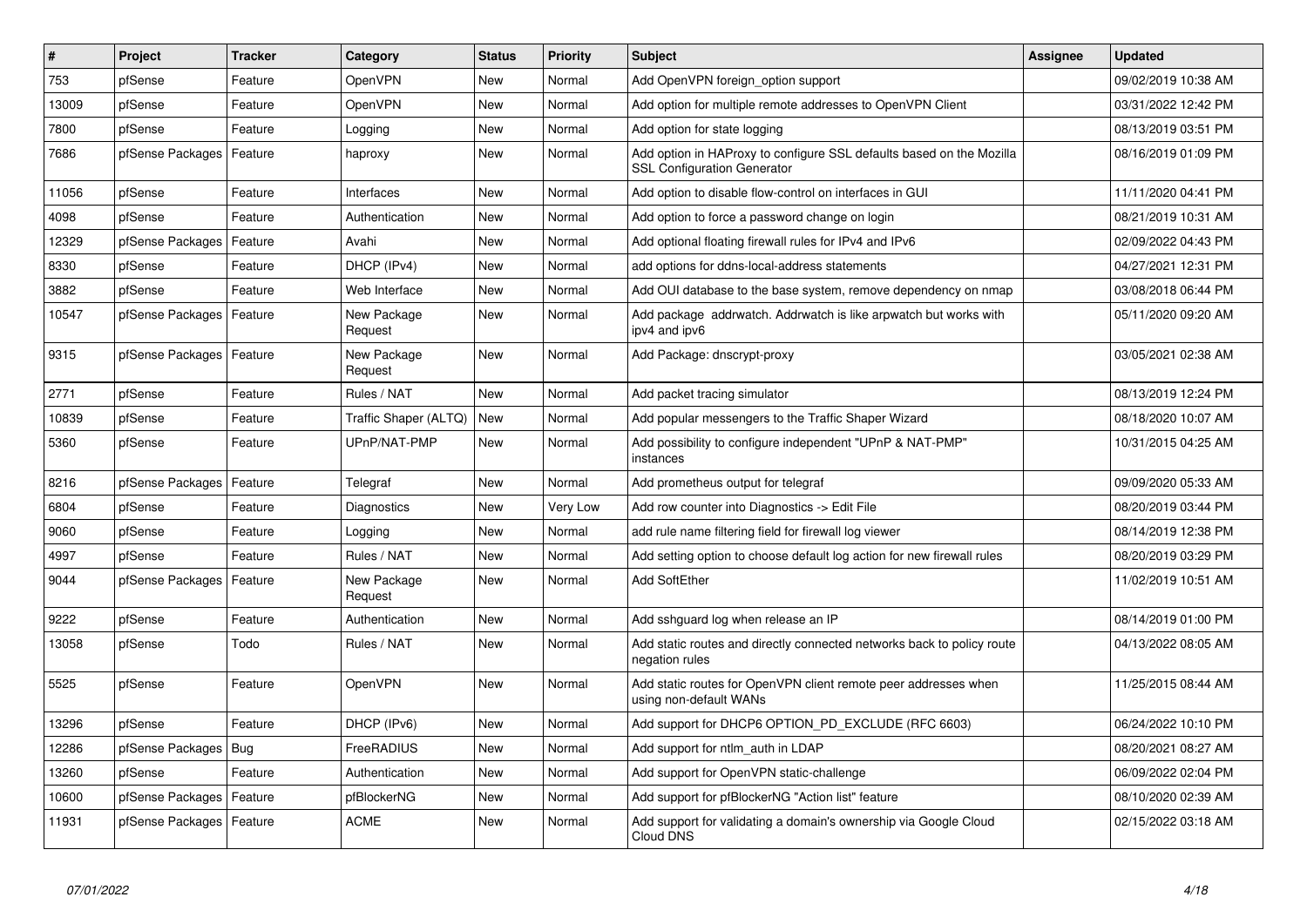| $\vert$ # | Project                    | <b>Tracker</b> | Category                 | <b>Status</b> | <b>Priority</b> | <b>Subject</b>                                                                                                   | <b>Assignee</b> | <b>Updated</b>      |
|-----------|----------------------------|----------------|--------------------------|---------------|-----------------|------------------------------------------------------------------------------------------------------------------|-----------------|---------------------|
| 9238      | pfSense Packages           | Feature        | New Package<br>Request   | New           | Normal          | Add support for Zerotier                                                                                         |                 | 05/17/2021 01:58 PM |
| 12139     | pfSense                    | Feature        | <b>DNS Forwarder</b>     | New           | Normal          | Add support in for specifying a DNSMASQ configuration file                                                       |                 | 07/16/2021 09:45 PM |
| 10223     | pfSense                    | Feature        | Interfaces               | <b>New</b>    | Normal          | Add the ability to create additional loopback interfaces                                                         |                 | 12/15/2020 04:35 PM |
| 12521     | pfSense                    | Feature        | <b>Operating System</b>  | <b>New</b>    | Very Low        | Add the BBR2, QUIC, RACK Congestion Control (CC) protocols                                                       |                 | 11/15/2021 07:40 AM |
| 7922      | pfSense                    | Feature        | Rules / NAT              | New           | Normal          | Add the option to select the ISP IPv6 Delegated Prefix as a<br>destination in firewall rules                     |                 | 10/10/2017 06:36 PM |
| 12676     | pfSense                    | Feature        | Rules / NAT              | <b>New</b>    | Normal          | Add the Tagged option on the Port Forward rules edit page                                                        |                 | 01/11/2022 05:52 AM |
| 4374      | pfSense                    | Feature        | Notifications            | New           | Low             | Add timestamps to notification e-mails                                                                           |                 | 02/05/2015 12:43 AM |
| 10514     | pfSense                    | Feature        | Web Interface            | <b>New</b>    | Normal          | Add to every page an unparsed Notes field for administrative<br>reference                                        |                 | 04/30/2020 06:32 PM |
| 9800      | pfSense                    | Feature        | Hardware / Drivers       | <b>New</b>    | Normal          | Add toggle for net.isr.dispatch=deferred in GUI                                                                  |                 | 09/29/2019 06:18 AM |
| 7181      | pfSense                    | Feature        | Rules / NAT              | <b>New</b>    | Low             | Add Top and Add Bottom on Seperator                                                                              |                 | 08/21/2019 08:55 AM |
| 13311     | pfSense Docs               | New Content    | Troubleshooting          | <b>New</b>    | High            | Add troubleshooting tips for ZFS boot issues                                                                     |                 | 06/28/2022 11:04 AM |
| 9591      | pfSense                    | Feature        | Rules / NAT              | <b>New</b>    | Normal          | Add under firewall rules a search box                                                                            |                 | 08/14/2019 02:39 PM |
| 12457     | pfSense Docs               | Todo           | Packages                 | New           | Very Low        | Add UPS Configuration Recipes for apcupsd and nut UPS Packages<br>with Common Brand Units                        |                 | 10/18/2021 08:37 AM |
| 7852      | pfSense                    | Feature        | <b>DNS Resolver</b>      | <b>New</b>    | Normal          | Add views support to Unbound GUI                                                                                 |                 | 09/11/2017 12:26 PM |
| 8161      | pfSense Packages           | Feature        | FreeRADIUS               | New           | Very Low        | Add virtual server support to FreeRadius                                                                         |                 | 12/05/2017 01:57 PM |
| 12905     | pfSense                    | <b>Bug</b>     | Web Interface            | <b>New</b>    | Normal          | Add VLAN Re-assignment to Import Interface Mismatch Wizard                                                       |                 | 03/07/2022 08:05 AM |
| 11732     | pfSense Plus               | Feature        | Hardware / Drivers       | <b>New</b>    | Normal          | Add VXLAN Support to pfSense Plus                                                                                |                 | 03/15/2022 02:35 AM |
| 11280     | pfSense                    | Todo           | WireGuard                | New           | Normal          | Add WireGuard to ALTQ list                                                                                       |                 | 04/27/2021 12:32 PM |
| 12859     | pfSense Packages           | Feature        | Zabbix                   | New           | Normal          | Add Zabbix 6.0 LTS (agent and proxy) packages                                                                    |                 | 02/23/2022 07:11 AM |
| 10265     | pfSense Packages   Bug     |                | Notes                    | New           | Very Low        | Adding a Note with malformed title will force system restore                                                     |                 | 02/27/2020 10:12 AM |
| 11410     | pfSense Packages   Feature |                | New Package<br>Request   | New           | Normal          | adding bpytop (former Bashtop)                                                                                   |                 | 07/26/2021 12:33 PM |
| 12658     | pfSense Packages   Feature |                | darkstat                 | New           | Normal          | Adding prometheus metrics to darkstat                                                                            |                 | 05/27/2022 09:44 PM |
| 4899      | pfSense                    | Feature        | DHCP (IPv4)              | New           | Normal          | Additional BOOTP/DHCP Options should allow a force option                                                        |                 | 01/02/2018 02:24 PM |
| 790       | pfSense                    | Feature        | <b>Operating System</b>  | <b>New</b>    | Normal          | Advanced options for dnsclient (resolv.conf)                                                                     |                 | 04/21/2022 12:39 PM |
| 13074     | pfSense Plus               | Bug            | Cryptographic<br>Modules | New           | Normal          | AES-GCM with SafeXcel on Netgate 2100 causes MBUF overload                                                       |                 | 06/12/2022 11:14 AM |
| 9654      | pfSense                    | Bug            | <b>DNS Resolver</b>      | New           | Normal          | After reboot, the DNS resolver must be restarted before it will<br>advertise the ipv6 DNS address of the router. |                 | 11/20/2020 03:12 AM |
| 11493     | pfSense Packages   Bug     |                | Zabbix                   | New           | Very Low        | After upgrade zabbix proxy wont start                                                                            |                 | 02/21/2021 05:31 AM |
| 12708     | pfSense                    | <b>Bug</b>     | Aliases / Tables         | New           | Normal          | alias with non resolving DNS entry breaks underlying pf table                                                    |                 | 02/20/2022 06:13 PM |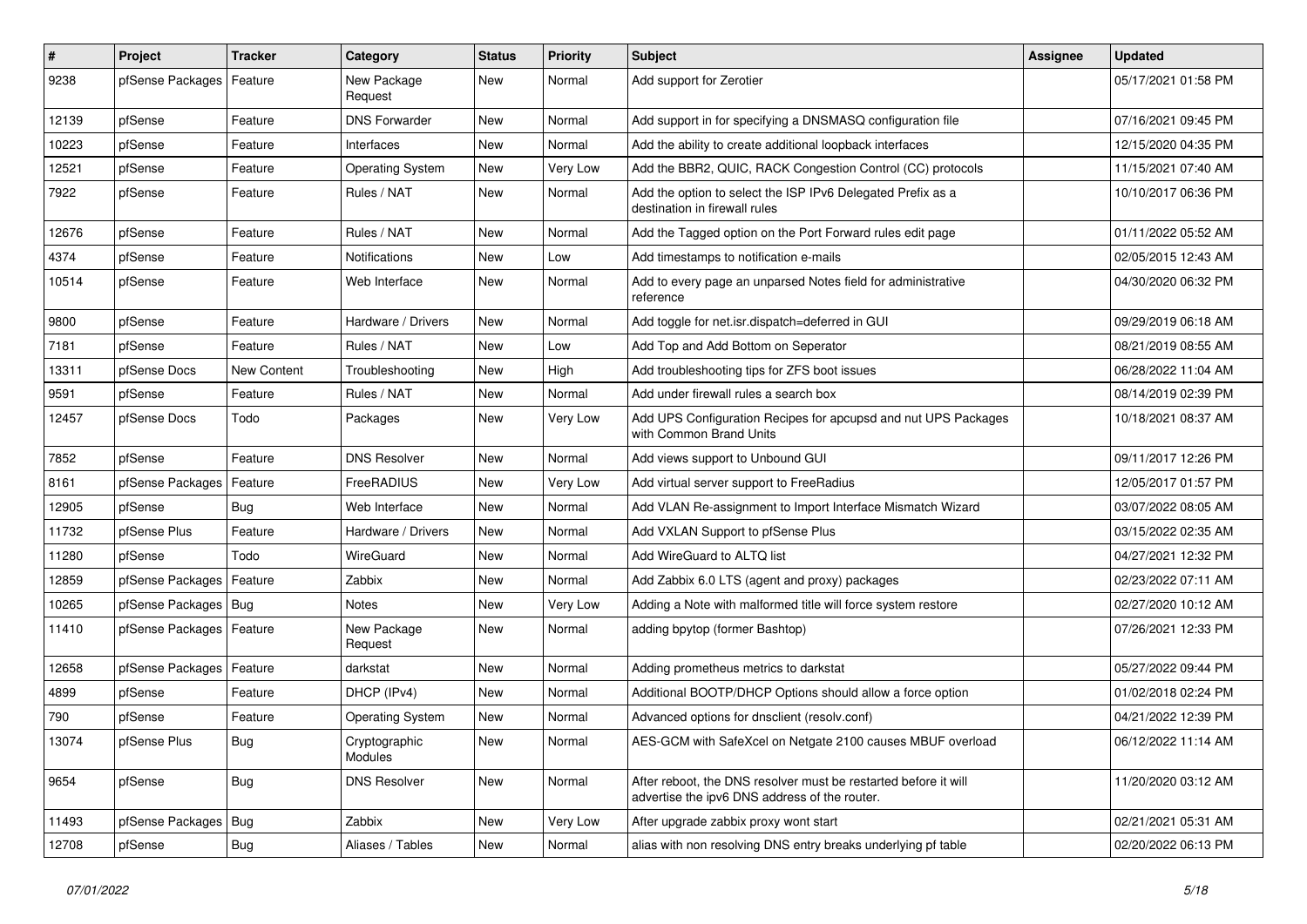| $\sharp$ | Project          | <b>Tracker</b> | Category              | <b>Status</b> | <b>Priority</b> | <b>Subject</b>                                                                       | <b>Assignee</b> | <b>Updated</b>      |
|----------|------------------|----------------|-----------------------|---------------|-----------------|--------------------------------------------------------------------------------------|-----------------|---------------------|
| 4195     | pfSense          | Feature        | Aliases / Tables      | <b>New</b>    | Low             | Aliases: sections                                                                    |                 | 08/21/2019 11:01 AM |
| 6457     | pfSense          | Feature        | Installer             | New           | Normal          | Allow ability to configure AWS EC2 AMI via userdata                                  |                 | 09/21/2020 02:54 PM |
| 946      | pfSense          | Feature        | <b>IPsec</b>          | New           | Normal          | Allow aliases to be used to define IPsec phase 2 networks                            |                 | 04/21/2022 12:39 PM |
| 4989     | pfSense          | Feature        | <b>IPsec</b>          | <b>New</b>    | Normal          | Allow all valid strongswan remote gateway options in gui                             |                 | 08/20/2015 02:57 PM |
| 3862     | pfSense          | Feature        | <b>IGMP Proxy</b>     | New           | Normal          | Allow configuration of IGMP proxy's 'quickleave' parameter from the<br>web interface |                 | 04/05/2016 03:24 AM |
| 3552     | pfSense          | Feature        | <b>PPP</b> Interfaces | <b>New</b>    | Normal          | Allow configuring link keep-alive value in PPP                                       |                 | 05/14/2014 10:26 AM |
| 12736    | pfSense Packages | Feature        | pfBlockerNG           | <b>New</b>    | Low             | Allow custom cron intervals                                                          |                 | 01/30/2022 08:55 PM |
| 12600    | pfSense          | Feature        | Aliases / Tables      | <b>New</b>    | Normal          | allow custom mask for a network alias created from a FQDN                            |                 | 12/15/2021 10:50 AM |
| 6776     | pfSense          | Feature        | Rules / NAT           | New           | Normal          | Allow disabling of "filter rule association" by default                              |                 | 08/17/2021 10:56 AM |
| 9063     | pfSense          | Feature        | Dynamic DNS           | <b>New</b>    | Normal          | Allow dynamic DNS client entry to specify which Check IP service to<br>use           |                 | 10/24/2018 11:53 AM |
| 3623     | pfSense          | Feature        | Package System        | New           | Normal          | Allow each package to choose if it is restarted on interface events                  |                 | 04/26/2014 01:00 PM |
| 5825     | pfSense          | Feature        | Authentication        | <b>New</b>    | Normal          | Allow EAP-RADIUS for authentication servers                                          |                 | 08/21/2019 10:32 AM |
| 4501     | pfSense          | Feature        | Notifications         | <b>New</b>    | Normal          | Allow email report to send multiple destination                                      |                 | 02/06/2016 04:07 AM |
| 7691     | pfSense Packages | Feature        | Squid                 | <b>New</b>    | Normal          | Allow for custom icap services for squid                                             |                 | 08/24/2017 03:16 AM |
| 5629     | pfSense          | Bug            | <b>IPsec</b>          | <b>New</b>    | Normal          | Allow for IPsec configuration using certs without a CA                               |                 | 12/31/2021 05:21 PM |
| 4165     | pfSense          | Feature        | Rules / NAT           | <b>New</b>    | Low             | Allow for security zones when defining interfaces and firewall rules.                |                 | 02/06/2016 04:35 AM |
| 8769     | pfSense Packages | Feature        | FreeRADIUS            | <b>New</b>    | Normal          | Allow FreeRADIUS users to change their own Passwords and Pins                        |                 | 10/11/2018 11:34 AM |
| 6796     | pfSense          | Feature        | Interfaces            | <b>New</b>    | Normal          | Allow hostnames as GRE and GIF endpoints                                             |                 | 08/13/2019 02:35 PM |
| 7971     | pfSense          | Feature        | Captive Portal        | <b>New</b>    | Normal          | Allow import, export and synchronization of MACs under Captive<br>Portal service     |                 | 10/19/2017 04:56 AM |
| 1268     | pfSense          | Feature        | Certificates          | <b>New</b>    | Normal          | Allow mass renewing of certs                                                         |                 | 11/01/2019 03:17 PM |
| 6956     | pfSense          | Feature        | Captive Portal        | <b>New</b>    | Normal          | Allow more control over concurrent logins                                            |                 | 11/23/2016 12:01 PM |
| 371      | pfSense          | Feature        | Rules / NAT           | <b>New</b>    | Normal          | Allow moving of bogon and RFC 1918 rules                                             |                 | 02/06/2016 04:53 AM |
| 10890    | pfSense          | Feature        | Interfaces            | New           | Normal          | Allow multiple assigned interfaces to track status of a single switch<br>port        |                 | 09/14/2020 07:20 AM |
| 11438    | pfSense          | Feature        | Hardware / Drivers    | New           | Low             | Allow multiple cryptographic accelerator modules to be loaded at the<br>same time    |                 | 02/18/2021 12:40 PM |
| 6604     | pfSense          | Feature        | <b>NTPD</b>           | <b>New</b>    | Normal          | Allow NTP server list to be overridden by DHCP/PPP                                   |                 | 08/13/2019 01:39 PM |
| 10841    | pfSense Packages | Feature        | pfBlockerNG           | New           | Normal          | Allow per Source/VLAN/Network individual black&whitelists                            |                 | 10/18/2020 07:42 AM |
| 7078     | pfSense          | Feature        | OpenVPN               | New           | Low             | Allow reordering of client specific overrides in OpenVPN                             |                 | 11/21/2019 02:48 PM |
| 8458     | pfSense          | Feature        | Dashboard             | New           | Low             | Allow reordering of interface widget                                                 |                 | 08/14/2019 10:52 AM |
| 2479     | pfSense          | Feature        | Dashboard             | New           | Normal          | Allow reordering of the traffic graphs on the dashboard                              |                 | 06/08/2012 04:13 PM |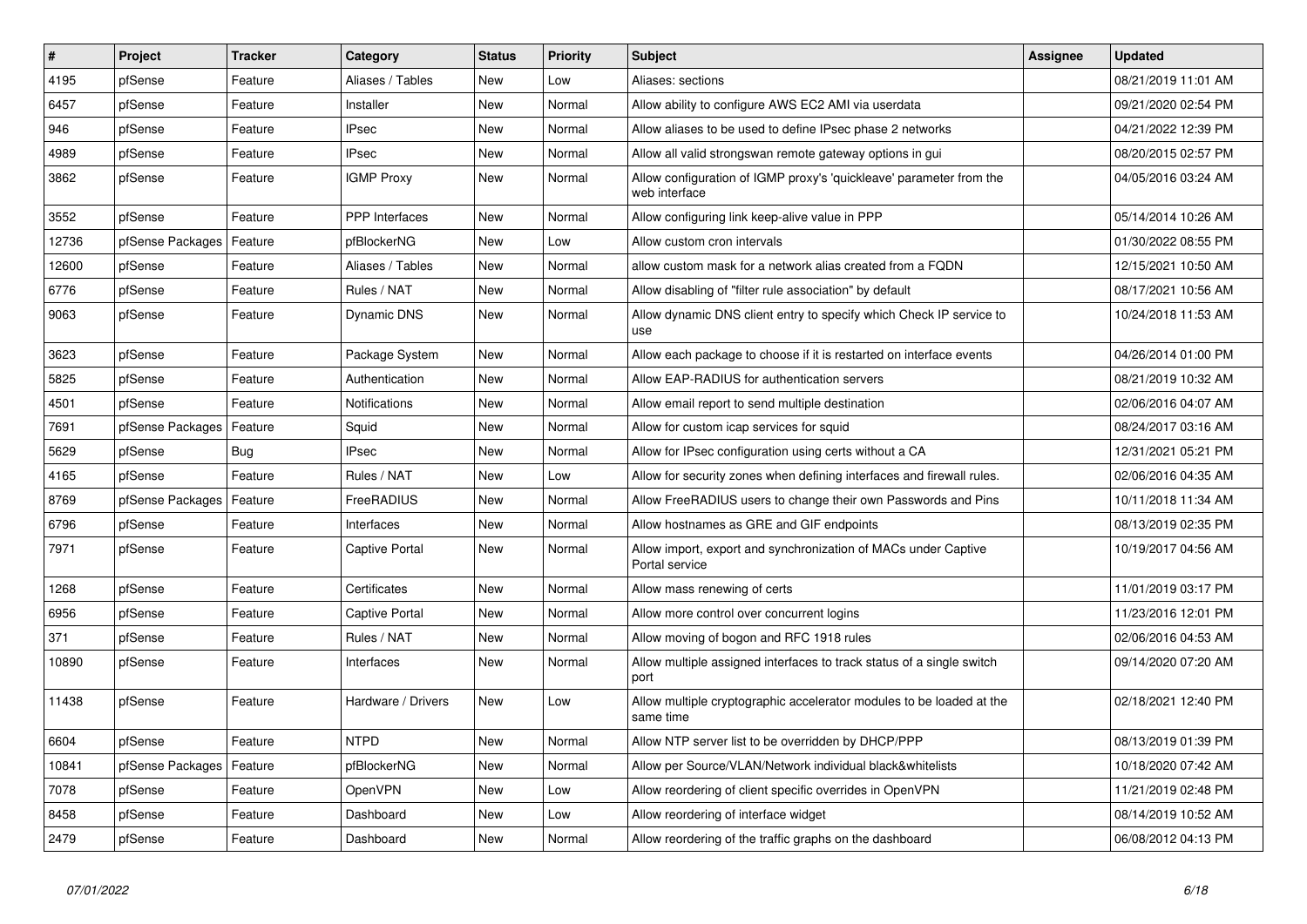| $\vert$ # | Project                    | <b>Tracker</b> | Category                 | <b>Status</b> | <b>Priority</b> | Subject                                                                                                 | <b>Assignee</b> | <b>Updated</b>      |
|-----------|----------------------------|----------------|--------------------------|---------------|-----------------|---------------------------------------------------------------------------------------------------------|-----------------|---------------------|
| 1935      | pfSense                    | Feature        | Rules / NAT              | New           | Normal          | Allow rule with max-src-conn-* options to make conditional use of<br>"overload <virusprot>"</virusprot> |                 | 10/07/2011 09:31 AM |
| 8178      | pfSense                    | Feature        | Package System           | New           | Normal          | Allow setting attributes for form elements in package XML                                               |                 | 12/09/2017 07:48 PM |
| 12077     | pfSense                    | Feature        | Gateways                 | <b>New</b>    | Normal          | Allow stick-connections per gateway group                                                               |                 | 06/24/2021 08:45 AM |
| 10468     | pfSense                    | Feature        | Web Interface            | <b>New</b>    | Normal          | Allow to download log files from WebGUI                                                                 |                 | 04/17/2020 06:17 AM |
| 10258     | pfSense                    | Feature        | Certificates             | New           | Very Low        | allow to sign CA                                                                                        |                 | 02/20/2020 04:20 AM |
| 10377     | pfSense Packages   Feature |                | FreeRADIUS               | New           | Very Low        | Allow usage of TOTP (Google-Authenticator) without PIN                                                  |                 | 03/30/2020 11:43 AM |
| 12473     | pfSense                    | Feature        | <b>IPsec</b>             | <b>New</b>    | Normal          | Allow user adjustment of IPsec Keep Alive periodic checks                                               |                 | 12/22/2021 05:59 AM |
| 10843     | pfSense                    | Feature        | Authentication           | <b>New</b>    | Normal          | Allow user manager settings to specify multiple authentication servers                                  |                 | 01/13/2022 07:22 AM |
| 8483      | pfSense                    | Feature        | Traffic Shaper (ALTQ)    | <b>New</b>    | Normal          | Allow user to choose order of Queues status                                                             |                 | 08/21/2019 09:12 AM |
| 7902      | pfSense Packages   Feature |                | OpenVPN Client<br>Export | New           | Low             | allow vpn client export of other to be a blank field                                                    |                 | 08/19/2019 03:33 PM |
| 11757     | pfSense                    | Feature        | <b>XMLRPC</b>            | New           | Normal          | Allow XMLRPC sync to bypass default auth server in favor of local<br>database                           |                 | 03/30/2021 03:18 PM |
| 12903     | pfSense                    | Feature        | Notifications            | New           | Normal          | alternative authentication methods for email notifications?                                             |                 | 03/07/2022 07:52 AM |
| 10765     | pfSense                    | Bug            | Authentication           | <b>New</b>    | Normal          | Ampersands in Idap_extended_query are escaped twice                                                     |                 | 09/02/2020 07:55 AM |
| 10845     | pfSense Packages   Bug     |                | apcupsd                  | New           | Normal          | apcupsd doesn't stop when not enabled                                                                   |                 | 08/24/2020 10:16 AM |
| 8454      | pfSense Packages   Bug     |                | arpwatch                 | <b>New</b>    | Very Low        | Arpwatch package break email notifications from other sources                                           |                 | 06/23/2022 07:49 PM |
| 9676      | pfSense Packages   Bug     |                | pfBlockerNG              | New           | Normal          | AS lookup fails                                                                                         |                 | 12/26/2019 12:17 AM |
| 12632     | pfSense                    | <b>Bug</b>     | Gateways                 | New           | High            | Assigning a /30 WAN IP address at the console does not save the<br>gateway correctly                    |                 | 06/28/2022 12:01 PM |
| 13289     | pfSense                    | Bug            | Backup / Restore         | <b>New</b>    | Low             | Attempting to restore a 0 byte "config.xml" prints an error that the file<br>cannot be read             |                 | 06/28/2022 12:01 PM |
| 7757      | pfSense                    | <b>Bug</b>     | Backup / Restore         | <b>New</b>    | Normal          | Auto Config Backup fails to upload unless Default Gateway is up                                         |                 | 08/16/2019 12:47 PM |
| 12553     | pfSense                    | Feature        | Backup / Restore         | New           | Normal          | Auto Config Backup: Allow selecting multiple backups for deletion                                       |                 | 02/22/2022 04:27 AM |
| 11572     | pfSense Packages   Bug     |                | pfBlockerNG              | <b>New</b>    | High            | Auto created firewall rules have IPv4 as protocol only - even for IPv6<br>lists.                        |                 | 06/25/2022 10:59 AM |
| 7602      | pfSense                    | Feature        | <b>Operating System</b>  | <b>New</b>    | Normal          | Auto-Create bootable USB for recovery                                                                   |                 | 08/13/2019 09:50 AM |
| 7688      | pfSense                    | Feature        | Backup / Restore         | <b>New</b>    | Low             | AutoConfigBackup - Info Icon - username only                                                            |                 | 10/22/2017 10:46 AM |
| 9775      | pfSense                    | Feature        | Backup / Restore         | New           | Normal          | AutoConfigBackup - Rolling per day/hour cap on changes, retention<br>policy                             |                 | 09/20/2019 09:19 AM |
| 4681      | pfSense                    | Feature        | Backup / Restore         | New           | Normal          | AutoConfigBackup make a way to easily download a saved backup                                           |                 | 08/16/2019 12:46 PM |
| 3053      | pfSense                    | Feature        | Captive Portal           | New           | Normal          | Automatically add DHCP static addresses to CP passthru-mac                                              |                 | 06/21/2013 11:54 AM |
| 2443      | pfSense                    | Feature        | PPP Interfaces           | New           | Normal          | Automatically start 3G usb interfaces upon plugin                                                       |                 | 05/20/2012 05:37 PM |
| 11588     | pfSense                    | Feature        | WireGuard                | New           | Low             | Automatically suggest next IP address in Wireguard interface subnet<br>when creating a peer             |                 | 12/22/2021 03:35 AM |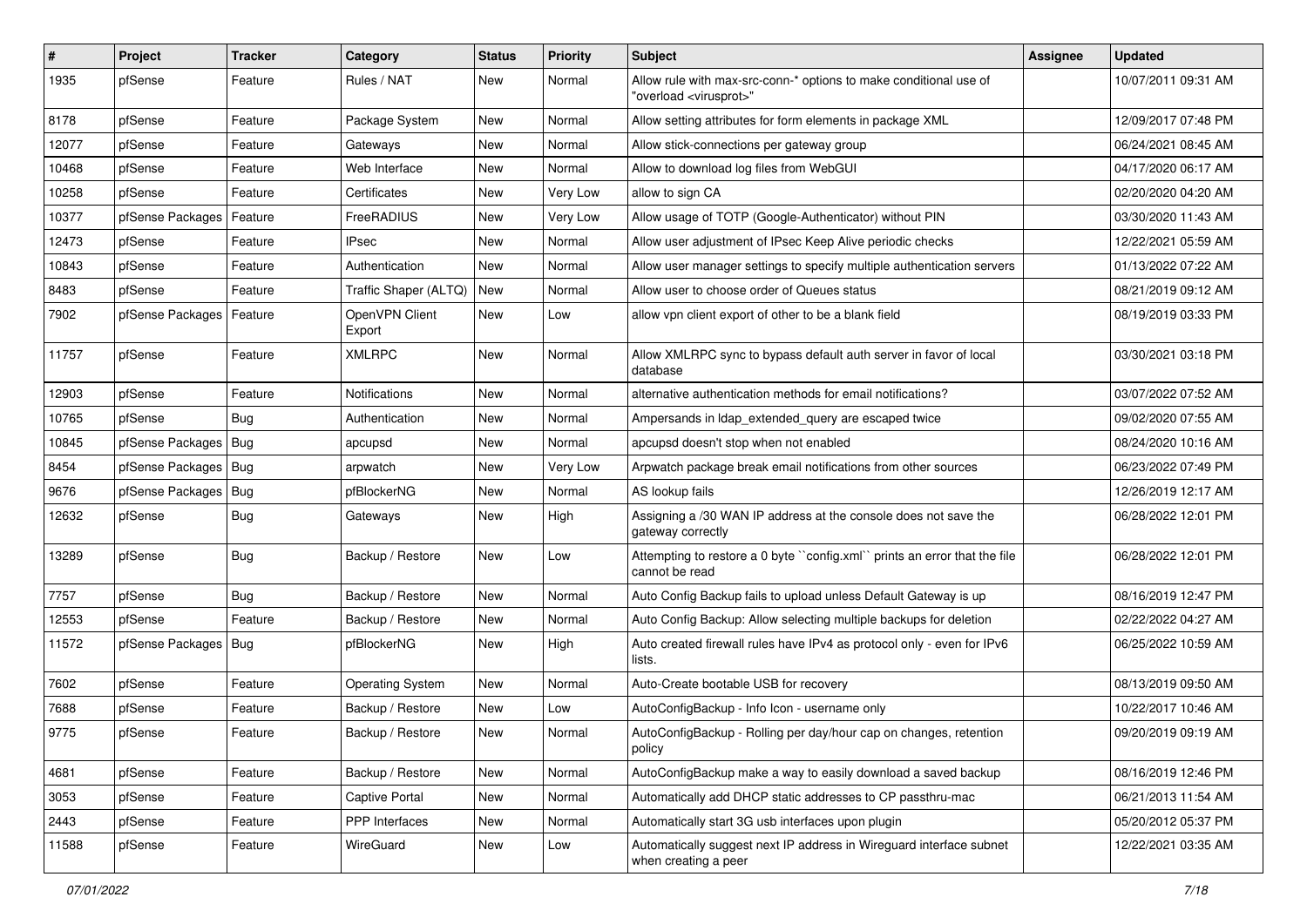| $\vert$ # | Project                       | <b>Tracker</b> | Category               | <b>Status</b> | <b>Priority</b> | Subject                                                                                                                 | <b>Assignee</b> | <b>Updated</b>      |
|-----------|-------------------------------|----------------|------------------------|---------------|-----------------|-------------------------------------------------------------------------------------------------------------------------|-----------------|---------------------|
| 5735      | pfSense                       | Feature        | Aliases / Tables       | New           | Very Low        | Automaticaly add DHCP leases to alias list or make it readable in<br>selected fields                                    |                 | 08/21/2019 11:01 AM |
| 6390      | pfSense                       | Todo           | Dashboard              | New           | Low             | Autoscale from Traffic Graph not correct size (big graphs)                                                              |                 | 05/23/2016 01:38 PM |
| 9495      | pfSense Packages              | Bug            | AWS VPC                | New           | Normal          | AWS VPC VPN wizard produces incorrect config (SHA256 should be<br>SHA <sub>1</sub> )                                    |                 | 08/19/2019 02:45 PM |
| 9497      | pfSense Packages              | Bug            | AWS VPC                | New           | Normal          | AWS VPN Wizard: WebGUI times out.                                                                                       |                 | 11/13/2019 10:07 AM |
| 10000     | pfSense                       | <b>Bug</b>     | Dynamic DNS            | New           | Normal          | Azure Dynamic DNS A and AAAA Records for Apex Zone                                                                      |                 | 03/31/2020 09:03 AM |
| 13187     | pfSense                       | Documentation  | Upgrade                | <b>New</b>    | Normal          | Azure Frequently asked questions                                                                                        |                 | 05/20/2022 06:52 AM |
| 6608      | pfSense                       | Feature        | Backup / Restore       | New           | Low             | backup and restore dhcp                                                                                                 |                 | 07/13/2016 04:09 PM |
| 11110     | pfSense                       | <b>Bug</b>     | Backup / Restore       | <b>New</b>    | Normal          | Backup file should be checked before restoring a specific area                                                          |                 | 12/05/2020 02:50 PM |
| 286       | pfSense                       | Feature        | Backup / Restore       | New           | Normal          | Backup/restore users individually                                                                                       |                 | 01/09/2021 03:48 PM |
| 12504     | pfSense                       | <b>Bug</b>     | Interfaces             | <b>New</b>    | Normal          | BCM57412 NetXtreme-E 10Gb RDMA Ethernet controller issue                                                                |                 | 11/05/2021 04:51 AM |
| 13256     | pfSense                       | Feature        | DHCP (IPv4)            | <b>New</b>    | Normal          | Better handling of duplicate IPs in static DHCP assignments                                                             |                 | 06/11/2022 04:51 PM |
| 11563     | pfSense Packages              | <b>Bug</b>     | <b>BIND</b>            | New           | High            | BIND GUI writes TXT records > 255 characters                                                                            |                 | 02/27/2021 07:11 AM |
| 11634     | pfSense Packages   Regression |                | <b>BIND</b>            | New           | Normal          | bind hangs when pfsense is reconnecting as an openvpn client to a<br>TUN openvpn server                                 |                 | 03/14/2021 07:23 AM |
| 8197      | pfSense Packages   Bug        |                | <b>BIND</b>            | <b>New</b>    | Normal          | BIND UI fails to properly update zone with inline DNSSEC signing<br>enabled                                             |                 | 02/18/2019 05:23 PM |
| 11074     | pfSense Packages   Bug        |                | <b>BIND</b>            | New           | Low             | bind Zone Settings Zones, Save button opens "Confirmation required<br>to save changes"                                  |                 | 11/16/2020 11:08 AM |
| 10472     | pfSense Packages              | Feature        | Suricata               | <b>New</b>    | Low             | Blocked host alert table break out by timestamp and type to allow<br>sorting by date                                    |                 | 04/17/2020 12:46 PM |
| 11742     | pfSense Packages              | Bug            | Suricata               | New           | Normal          | Blocking / Unblocking is not working correctly.                                                                         |                 | 09/01/2021 11:08 AM |
| 7182      | pfSense                       | Feature        | Dashboard              | <b>New</b>    | Normal          | Break up System Widget on the Dashboard                                                                                 |                 | 08/21/2019 08:59 AM |
| 11139     | pfSense                       | Documentation  | Interfaces             | New           | Normal          | Bridges and VLANs                                                                                                       |                 | 12/07/2020 12:32 PM |
| 11890     | pfSense Packages              | Feature        | New Package<br>Request | New           | Normal          | Browser-based "clientless" VPN                                                                                          |                 | 05/05/2021 07:26 AM |
| 11925     | pfSense                       | Bug            | <b>OpenVPN</b>         | New           | Normal          | Calling-Station-Id always set to WAN IP                                                                                 |                 | 05/14/2021 09:27 AM |
| 4707      | pfSense                       | Feature        | Rules / NAT            | New           | Normal          | Can't override block port 0 rules in filter.inc                                                                         |                 | 08/13/2019 12:53 PM |
| 1620      | pfSense Packages              | Bug            | Squid                  | New           | Normal          | Can't use transparent proxy when using bridge.                                                                          |                 | 10/07/2021 04:19 AM |
| 12542     | pfSense                       | Bug            | Virtual IP Addresses   | New           | Normal          | Cannot assign a same IPv6 Link-Local address to different interfaces                                                    |                 | 11/25/2021 01:41 AM |
| 8263      | pfSense                       | Bug            | Traffic Shaper (ALTQ)  | New           | Normal          | Cannot create a nonlinear `Link Share` service curve because of: "the<br>sum of the child bandwidth higher than parent" |                 | 11/05/2020 07:31 AM |
| 8614      | pfSense                       | Bug            | DHCP (IPv4)            | New           | Normal          | Cannot remove Additional BOOTP/DHCP Options                                                                             |                 | 08/21/2019 09:15 AM |
| 12737     | pfSense                       | Bug            | Certificates           | New           | Normal          | CApath is not defined by default in curl                                                                                |                 | 06/28/2022 12:01 PM |
| 7403      | pfSense Packages              | Bug            | FreeRADIUS             | New           | Normal          | Captive Portal + freeradius2 + MySQL problems with German Umlaut                                                        |                 | 03/17/2017 09:12 AM |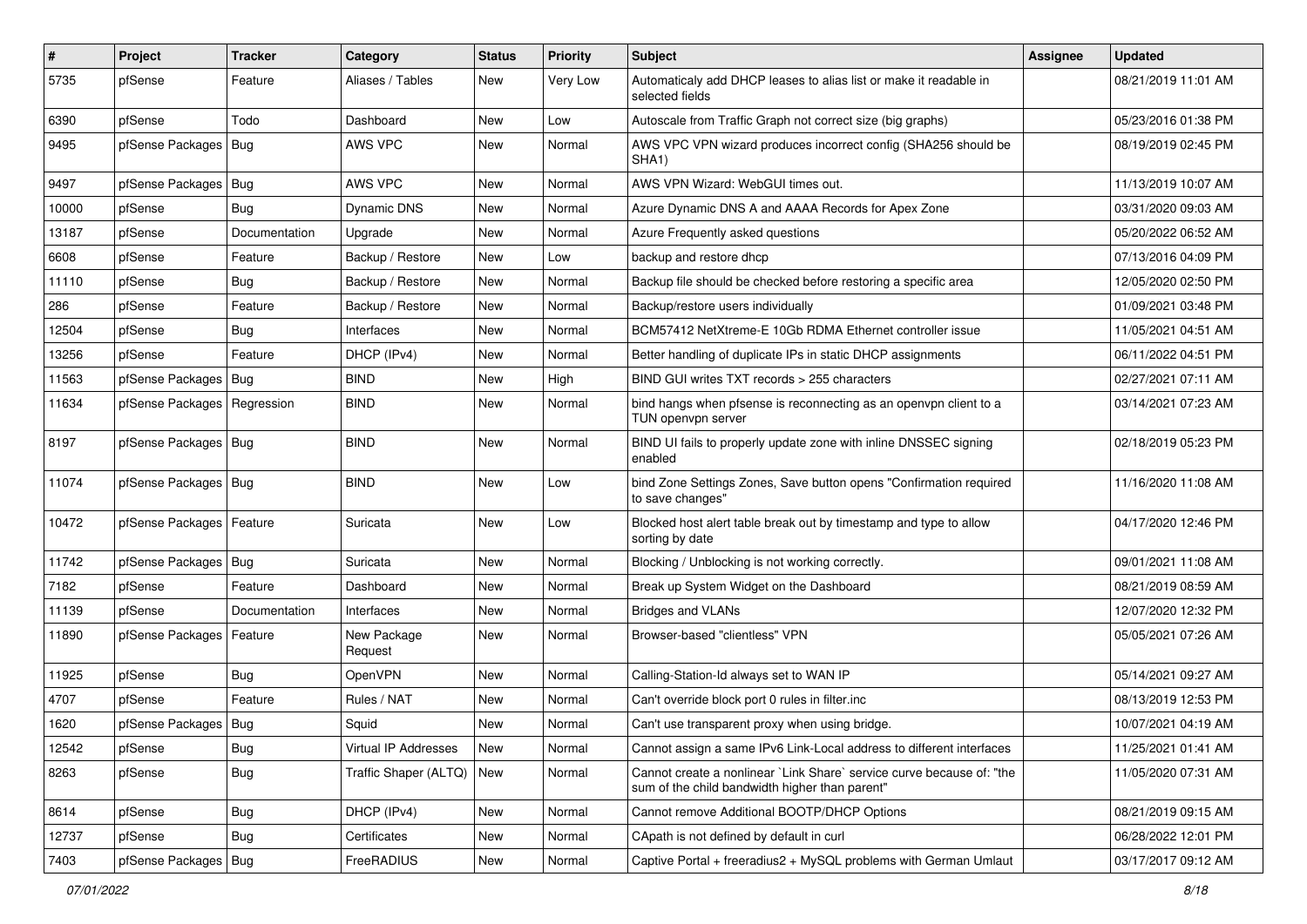| $\vert$ # | Project                | <b>Tracker</b> | Category              | <b>Status</b> | <b>Priority</b> | Subject                                                                                                         | <b>Assignee</b> | <b>Updated</b>      |
|-----------|------------------------|----------------|-----------------------|---------------|-----------------|-----------------------------------------------------------------------------------------------------------------|-----------------|---------------------|
| 11189     | pfSense                | Feature        | Captive Portal        | New           | Normal          | Captive Portal - Tarpit option                                                                                  |                 | 12/23/2020 06:44 PM |
| 7608      | pfSense Packages       | Feature        | FreeRADIUS            | New           | Very Low        | Captive Portal amount of traffic Account + Free Radius+Mysql                                                    |                 | 05/28/2017 09:08 AM |
| 9012      | pfSense Packages       | <b>Bug</b>     | Squid                 | New           | Very Low        | Captive Portal authentication in Squid Proxy Server does not work                                               |                 | 10/12/2019 05:06 AM |
| 2963      | pfSense                | Feature        | Captive Portal        | <b>New</b>    | Normal          | Captive Portal MAC authentication request                                                                       |                 | 08/22/2017 09:09 PM |
| 9627      | pfSense                | Feature        | Captive Portal        | New           | Normal          | Captive Portal only shows authenticated users                                                                   |                 | 08/14/2019 02:48 PM |
| 12357     | pfSense                | Bug            | <b>Captive Portal</b> | New           | Normal          | Captive Portal popup Logout button loads full login page in popup<br>when clicked                               |                 | 10/27/2021 12:10 PM |
| 4724      | pfSense                | Feature        | Captive Portal        | New           | Low             | Captive Portal Status Add Client Hostname                                                                       |                 | 05/22/2015 08:38 AM |
| 2573      | pfSense                | Feature        | Captive Portal        | New           | Normal          | Captive Portal support of RADIUS POD (Packet of Disconnect)                                                     |                 | 10/17/2016 03:14 AM |
| 2025      | pfSense                | Feature        | Captive Portal        | New           | Normal          | Captive Portal: Easy accessible Logout page instead of Logout pop-up<br>window                                  |                 | 02/06/2016 04:59 AM |
| 2545      | pfSense                | Feature        | Captive Portal        | New           | Low             | CaptivePortal: Custom "Re-authenticate every x minutes"                                                         |                 | 07/08/2012 05:21 PM |
| 13222     | pfSense                | Bug            | UPnP/NAT-PMP          | New           | Normal          | CARP IP does not listen for NAT-PMP packets                                                                     |                 | 05/26/2022 02:28 PM |
| 12581     | pfSense                | Regression     | DHCP (IPv6)           | New           | Normal          | CARP IPv6 assigned address does not get advertised to endpoints<br>with RADV                                    |                 | 12/16/2021 02:34 PM |
| 5567      | pfSense                | Feature        | Dashboard             | <b>New</b>    | Low             | CARP status widget does not update in real time                                                                 |                 | 08/20/2019 03:33 PM |
| 12382     | pfSense                | Regression     | OpenVPN               | New           | Normal          | Certificate Depth checking creates OpenVPN micro-outages every<br>time a user authenticates after 2.5.2 upgrade |                 | 01/17/2022 04:17 AM |
| 11203     | pfSense                | Bug            | Certificates          | New           | Normal          | certificate manager very slow                                                                                   |                 | 12/31/2020 11:57 AM |
| 13305     | pfSense                | Feature        | Certificates          | <b>New</b>    | Normal          | Certificate Revocation page should show expiration date                                                         |                 | 06/27/2022 10:26 AM |
| 10729     | pfSense                | <b>Bug</b>     | Package System        | New           | Normal          | Certificate verification failed for pkg.freebsd.org                                                             |                 | 07/05/2020 01:12 AM |
| 13294     | pfSense                | Feature        | Gateways              | New           | Low             | Change gateway name                                                                                             |                 | 06/22/2022 06:07 PM |
| 13110     | pfSense                | Bug            | CARP                  | New           | Very Low        | changing CARP VIP address does not update outbound NAT interface<br>IP                                          |                 | 05/03/2022 02:52 PM |
| 11169     | pfSense                | Feature        | Interfaces            | New           | Very Low        | Changing interface index order                                                                                  |                 | 12/17/2020 05:44 AM |
| 12183     | pfSense                | Regression     | Interfaces            | <b>New</b>    | Low             | Changing MAC address for PPP parent interface stopped working                                                   |                 | 04/20/2022 04:16 PM |
| 12539     | pfSense                | Bug            | Interfaces            | New           | Low             | Changing VLAN ID for LAN interface in assignments silently fails.                                               |                 | 11/23/2021 04:12 AM |
| 5786      | pfSense                | <b>Bug</b>     | Web Interface         | New           | Normal          | Check WebConfigurator port for conflicts                                                                        |                 | 04/21/2022 12:39 PM |
| 10645     | pfSense                | Feature        | Package System        | <b>New</b>    | Very Low        | Choosing active repo after restoring config but before starting pkgs<br>auto-installing                         |                 | 09/22/2020 01:04 PM |
| 11625     | pfSense                | Feature        | <b>OpenVPN</b>        | New           | Normal          | Cisco-AVPair aliases support                                                                                    |                 | 03/05/2021 12:35 AM |
| 13137     | pfSense Packages       | Feature        | pfBlockerNG           | <b>New</b>    | Normal          | ckuethe/doh-blocklist.txt add to DoH feeds                                                                      |                 | 05/07/2022 02:39 AM |
| 13073     | pfSense Packages   Bug |                | Squid                 | New           | Normal          | ClamAV - clamd dies with high CPU load and thus the C-ICAP of<br>squid-reverse proxy causes http:500 errors     |                 | 04/19/2022 05:38 AM |
| 12922     | pfSense                | <b>Bug</b>     | DHCP (IPv4)           | New           | Normal          | Classless static routes received on DHCP WAN can override chosen<br>default gateway                             |                 | 03/28/2022 10:08 AM |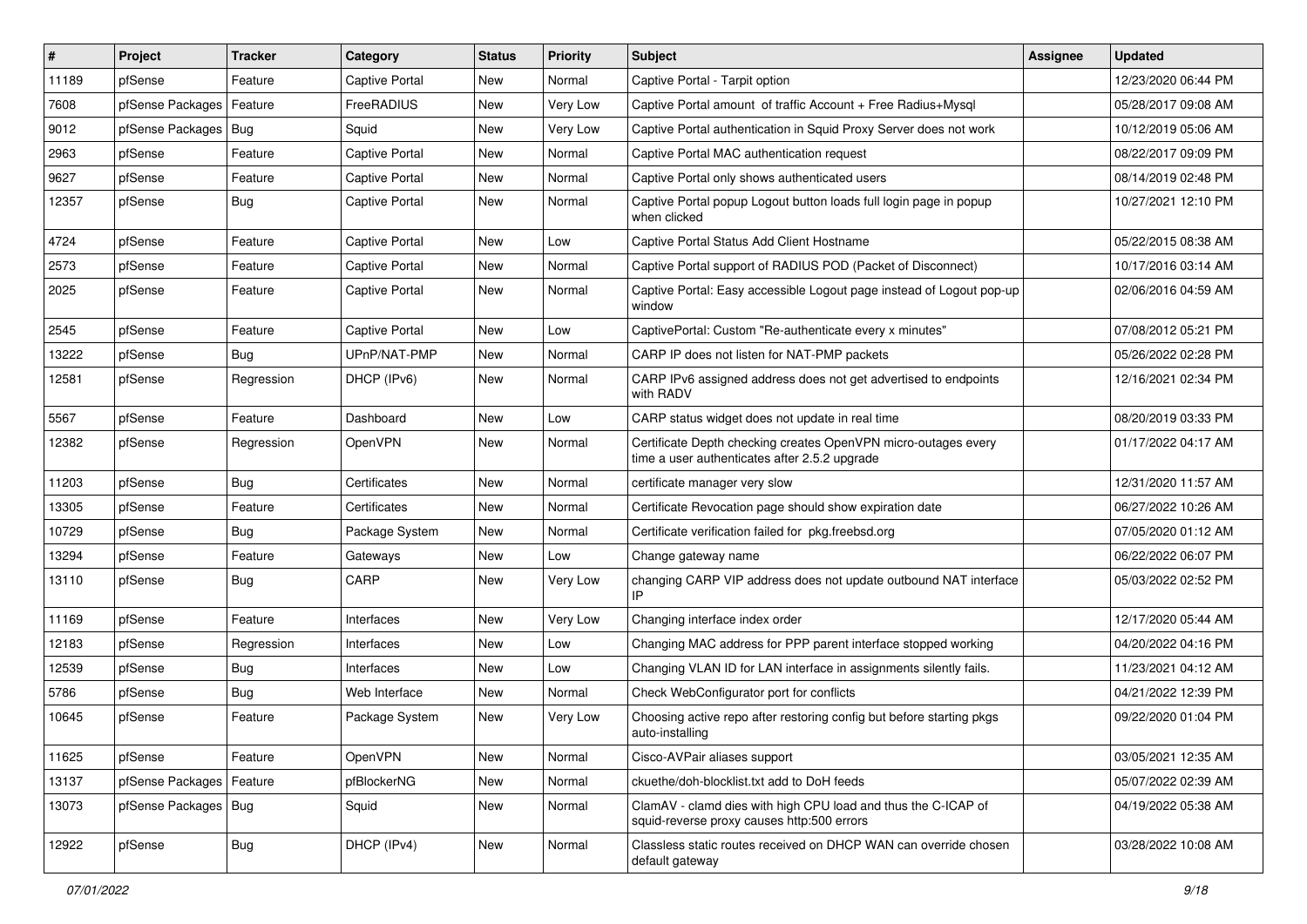| $\vert$ # | Project                    | <b>Tracker</b> | Category                     | <b>Status</b> | <b>Priority</b> | Subject                                                                          | Assignee | <b>Updated</b>      |
|-----------|----------------------------|----------------|------------------------------|---------------|-----------------|----------------------------------------------------------------------------------|----------|---------------------|
| 11363     | pfSense                    | Bug            | Installer                    | New           | Normal          | Clean Install 2.5.0 fails due to hardware incompability                          |          | 02/04/2021 11:06 AM |
| 8694      | pfSense                    | Feature        | Authentication               | New           | Very Low        | Client CA Auth for PFSense WebGui                                                |          | 08/21/2019 09:25 AM |
| 12188     | pfSense Packages   Bug     |                | OpenVPN Client<br>Export     | <b>New</b>    | Normal          | client export breaks multi remote configurations                                 |          | 10/02/2021 05:58 PM |
| 6470      | pfSense Packages   Feature |                | New Package<br>Request       | New           | Normal          | CloudFlare Integration Module                                                    |          | 08/13/2019 01:23 PM |
| 7988      | pfSense                    | Feature        | Web Interface                | New           | Normal          | Compact Theme based on Compact-RED with the default theme<br>colors.             |          | 10/23/2017 05:34 AM |
| 6602      | pfSense                    | Feature        | User Manager /<br>Privileges | <b>New</b>    | Normal          | Config writes denied via "deny config write" permission should notify<br>as such |          | 08/20/2019 03:43 PM |
| 12214     | pfSense Docs               | Todo           | General                      | <b>New</b>    | Low             | Connect to WebGui.                                                               |          | 08/05/2021 04:39 AM |
| 8279      | pfSense Packages           | Feature        | pfBlockerNG                  | New           | Normal          | Consider adding a new option to the Rule Order                                   |          | 08/20/2019 09:00 AM |
| 11270     | pfSense                    | Feature        | <b>VPN (Multiple Types)</b>  | <b>New</b>    | Low             | Consider integrating Nebula mesh VPN                                             |          | 01/20/2021 03:34 PM |
| 6022      | pfSense Packages   Feature |                | New Package<br>Request       | New           | Normal          | Consider MLVPN for bonded VPN                                                    |          | 01/30/2021 05:24 PM |
| 6960      | pfSense                    | Feature        | DHCP (IPv4)                  | New           | Normal          | Consider replacing ISC DHCP server with KEA DHCP                                 |          | 09/24/2020 01:59 PM |
| 10404     | pfSense                    | Feature        | <b>NTPD</b>                  | New           | Normal          | Consider using chrony for NTP services                                           |          | 11/23/2021 06:59 PM |
| 12850     | pfSense                    | Bug            | Routing                      | New           | Low             | Console error during boot: "route: route has not been found"                     |          | 02/22/2022 08:27 AM |
| 9149      | pfSense                    | Bug            | Package System               | <b>New</b>    | Low             | Continued issues with /tmp and /var in RAM on 2.4                                |          | 11/24/2018 11:56 AM |
| 10530     | pfSense                    | Bug            | Upgrade                      | New           | Normal          | Convert config version to be based on product version                            |          | 04/21/2022 12:39 PM |
| 11268     | pfSense                    | <b>Bug</b>     | Web Interface                | <b>New</b>    | Normal          | Cookie named 'id' prevents Edit form fields being set properly                   |          | 09/03/2021 06:16 AM |
| 12467     | pfSense                    | <b>Bug</b>     | Captive Portal               | New           | Normal          | CP error on client disconnect after reboot                                       |          | 10/17/2021 05:35 AM |
| 6215      | pfSense                    | Feature        | Web Interface                | New           | Normal          | Create consistent UI for admin access security                                   |          | 04/20/2016 03:05 PM |
| 12804     | pfSense Docs               | New Content    | General                      | <b>New</b>    | Very Low        | Create Slack documentation                                                       |          | 02/15/2022 04:59 PM |
| 4472      | pfSense                    | Feature        | Build / Release              | New           | Normal          | Cryptographically sign every (sub-)release                                       |          | 08/13/2019 12:53 PM |
| 6803      | pfSense                    | Bug            | Web Interface                | <b>New</b>    | Normal          | CSRF timeout occurs when it (probably) shouldn't                                 |          | 11/03/2016 09:43 PM |
| 7943      | pfSense                    | Bug            | Web Interface                | New           | Normal          | CSS Overflow Fix for Drop Down Menus in webConfigurator                          |          | 11/21/2020 02:54 PM |
| 5619      | pfSense                    | Feature        | <b>Operating System</b>      | New           | Normal          | Curl with ARES support                                                           |          | 08/13/2019 02:56 PM |
| 11573     | pfSense Packages   Feature |                | New Package<br>Request       | New           | Normal          | <b>Custom Commands</b>                                                           |          | 03/16/2021 07:28 PM |
| 13200     | pfSense Packages   Feature |                | pfBlockerNG                  | New           | Normal          | Custom DNS Servers for Alert settings                                            |          | 05/23/2022 06:16 AM |
| 13044     | pfSense Packages   Feature |                | Mail report                  | New           | Normal          | Customized reporting                                                             |          | 04/11/2022 09:22 AM |
| 13198     | pfSense Packages   Feature |                | pfBlockerNG                  | New           | Normal          | Dark Theme Styling issues - Alerts White bar                                     |          | 05/23/2022 06:05 AM |
| 9677      | pfSense                    | <b>Bug</b>     | Dashboard                    | New           | Normal          | Dashboard hangs when widget needs data from a remote host which<br>is down       |          | 08/13/2019 09:15 AM |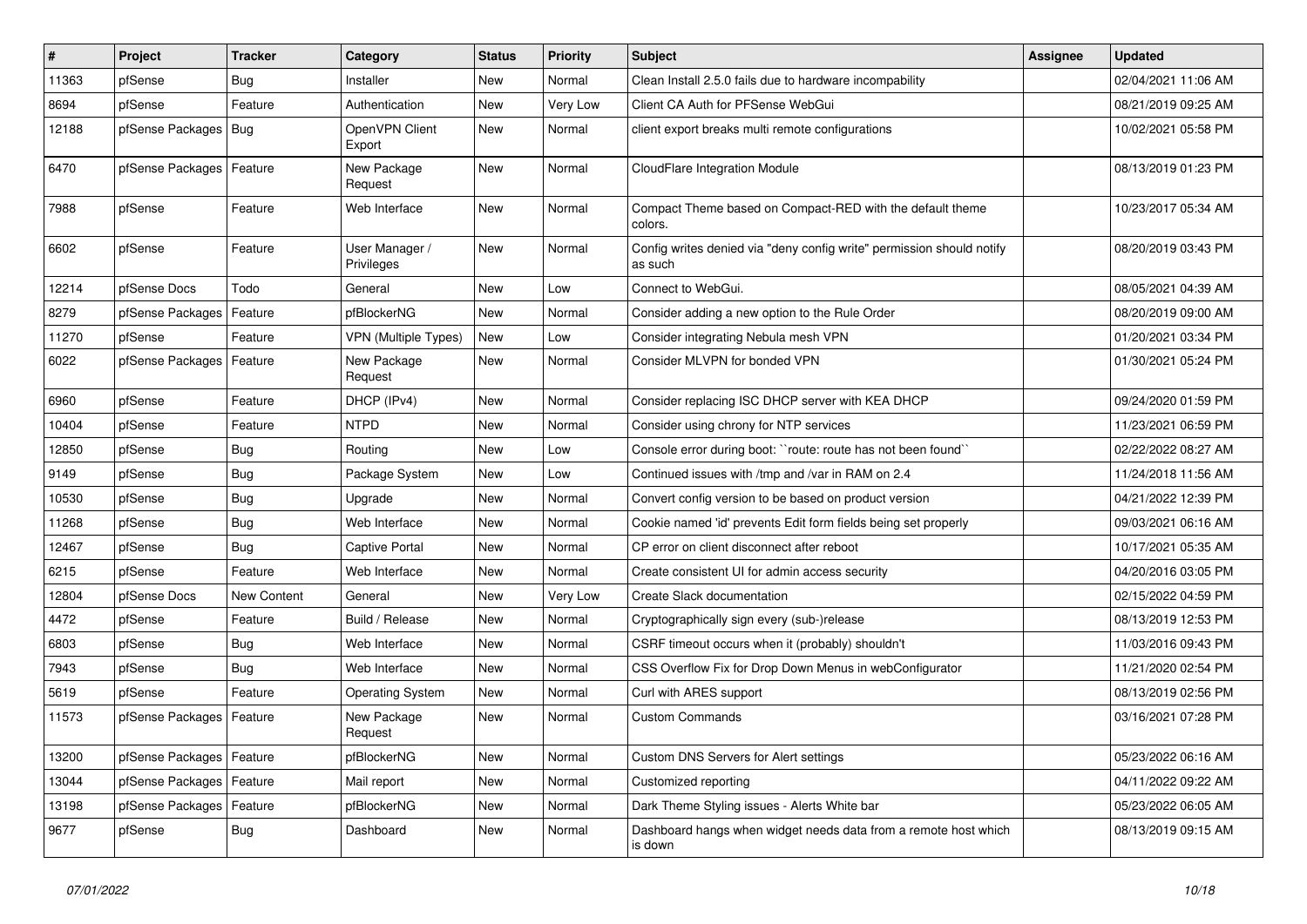| $\sharp$ | Project          | <b>Tracker</b> | Category               | <b>Status</b> | <b>Priority</b> | <b>Subject</b>                                                                                  | <b>Assignee</b> | <b>Updated</b>      |
|----------|------------------|----------------|------------------------|---------------|-----------------|-------------------------------------------------------------------------------------------------|-----------------|---------------------|
| 10601    | pfSense Packages | Bug            | Status Monitoring      | <b>New</b>    | Normal          | Dashboard->Traffic Graphs Scale is capped for outbound                                          |                 | 05/29/2020 10:13 AM |
| 8406     | pfSense          | Bug            | Dynamic DNS            | New           | Normal          | DDNS IPV6 Cloudflare Client does not detect PPOE address                                        |                 | 03/31/2018 11:56 AM |
| 3534     | pfSense          | Feature        | DHCP (IPv4)            | New           | Normal          | DDNS using arbitrary zone primary                                                               |                 | 07/08/2014 11:40 AM |
| 11177    | pfSense          | Bug            | Dynamic DNS            | <b>New</b>    | Normal          | DDNSv6 not using Check IP Services                                                              |                 | 12/21/2020 05:02 AM |
| 13159    | pfSense          | Todo           | Web Interface          | <b>New</b>    | Very Low        | Decrease distance between img-buttons in webGUI to eliminate<br>mistake entry                   |                 | 05/14/2022 06:52 AM |
| 10160    | pfSense Packages | Feature        | New Package<br>Request | <b>New</b>    | Normal          | Dedicated Maxmind GeoIP package including license registration                                  |                 | 01/03/2020 10:31 PM |
| 13195    | pfSense Packages | Feature        | pfBlockerNG            | New           | Normal          | Dedicated website for Feed mangement - Community Driven                                         |                 | 05/23/2022 05:22 AM |
| 10144    | pfSense          | Feature        | Web Interface          | New           | Low             | Default Sort Order, DHCP Leases                                                                 |                 | 12/31/2019 06:47 PM |
| 12509    | pfSense          | Bug            | <b>OpenVPN</b>         | <b>New</b>    | Normal          | Deffered authentication does not work with auth-gen-token<br>external-auth or pusk "auth-token" |                 | 11/08/2021 04:01 AM |
| 8836     | pfSense Packages | Feature        | FreeRADIUS             | New           | Normal          | Define Idap group vlan assignment in users file                                                 |                 | 08/26/2018 07:53 AM |
| 13322    | pfSense          | Feature        | Diagnostics            | New           | Low             | Define Packet Capture Protocol                                                                  |                 | 06/30/2022 06:45 AM |
| 12451    | pfSense          | <b>Bug</b>     | Virtual IP Addresses   | New           | Normal          | deleteVIP() does not check RFC2136 Update Source                                                |                 | 10/13/2021 10:06 AM |
| 13263    | pfSense          | Bug            | DHCP (IPv4)            | New           | Low             | Deleting a static DHCP entry when the related IP is not in the arp table<br>spams the log       |                 | 06/10/2022 11:18 AM |
| 10822    | pfSense          | Bug            | DHCP (IPv6)            | New           | Normal          | Deprecated IPv6 prefix won't be announced as deprecated to clients                              |                 | 08/10/2020 09:23 AM |
| 11092    | pfSense Packages | Feature        | pfBlockerNG            | New           | Normal          | Detecting DNS tunneling                                                                         |                 | 11/21/2020 04:53 AM |
| 13273    | pfSense          | Bug            | DHCP (IPv4)            | New           | Normal          | dholient can use conflicting recorded leases                                                    |                 | 06/14/2022 11:07 AM |
| 6845     | pfSense          | Feature        | Interfaces             | New           | Normal          | DHCP / DHCPv6 WAN client status page                                                            |                 | 08/19/2019 12:37 PM |
| 8526     | pfSense          | Bug            | Interfaces             | New           | Normal          | DHCP client ignores server replies when 802.1q tagging is used                                  |                 | 08/14/2019 10:52 AM |
| 13279    | pfSense          | Bug            | Interfaces             | New           | Normal          | DHCP config override affects Gateway installation.                                              |                 | 06/17/2022 07:25 AM |
| 10345    | pfSense          | Feature        | DHCP (IPv4)            | New           | Normal          | DHCP lease distinction between online and offline                                               |                 | 03/16/2020 07:56 AM |
| 10250    | pfSense          | Feature        | DHCP (IPv4)            | New           | Very Low        | DHCP lease view by interface                                                                    |                 | 02/11/2020 07:47 AM |
| 10280    | pfSense          | Feature        | Dashboard              | New           | Low             | <b>DHCP Leases widget</b>                                                                       |                 | 11/07/2020 09:18 PM |
| 12067    | pfSense          | Bug            | DHCP (IPv4)            | New           | Very Low        | <b>DHCP Monitoring Statistics Error</b>                                                         |                 | 06/21/2021 08:39 AM |
| 7329     | pfSense          | Bug            | <b>DNS Forwarder</b>   | New           | Low             | <b>DHCP Not Updating DNS</b>                                                                    |                 | 01/21/2022 09:16 PM |
| 8879     | pfSense          | Feature        | DHCP (IPv4)            | New           | Very Low        | DHCP options ADD force options                                                                  |                 | 09/07/2018 09:14 AM |
| 4680     | pfSense          | Bug            | <b>DHCP Relay</b>      | New           | Normal          | DHCP relay does not work with DHCP server on other end of<br>OpenVPN tunnel                     |                 | 05/05/2015 06:55 PM |
| 12508    | pfSense          | Bug            | <b>DHCP Relay</b>      | New           | Normal          | DHCP Relay over VPN                                                                             |                 | 11/06/2021 11:25 AM |
| 11149    | pfSense          | <b>Bug</b>     | <b>DHCP Relay</b>      | New           | Normal          | DHCP relay won't start with DHCP server behind gateway                                          |                 | 03/22/2021 05:13 AM |
| 11004    | pfSense          | Feature        | DHCP (IPv4)            | New           | Low             | DHCP reservations with no IP address show entries in DHCP leases                                |                 | 10/26/2020 07:22 AM |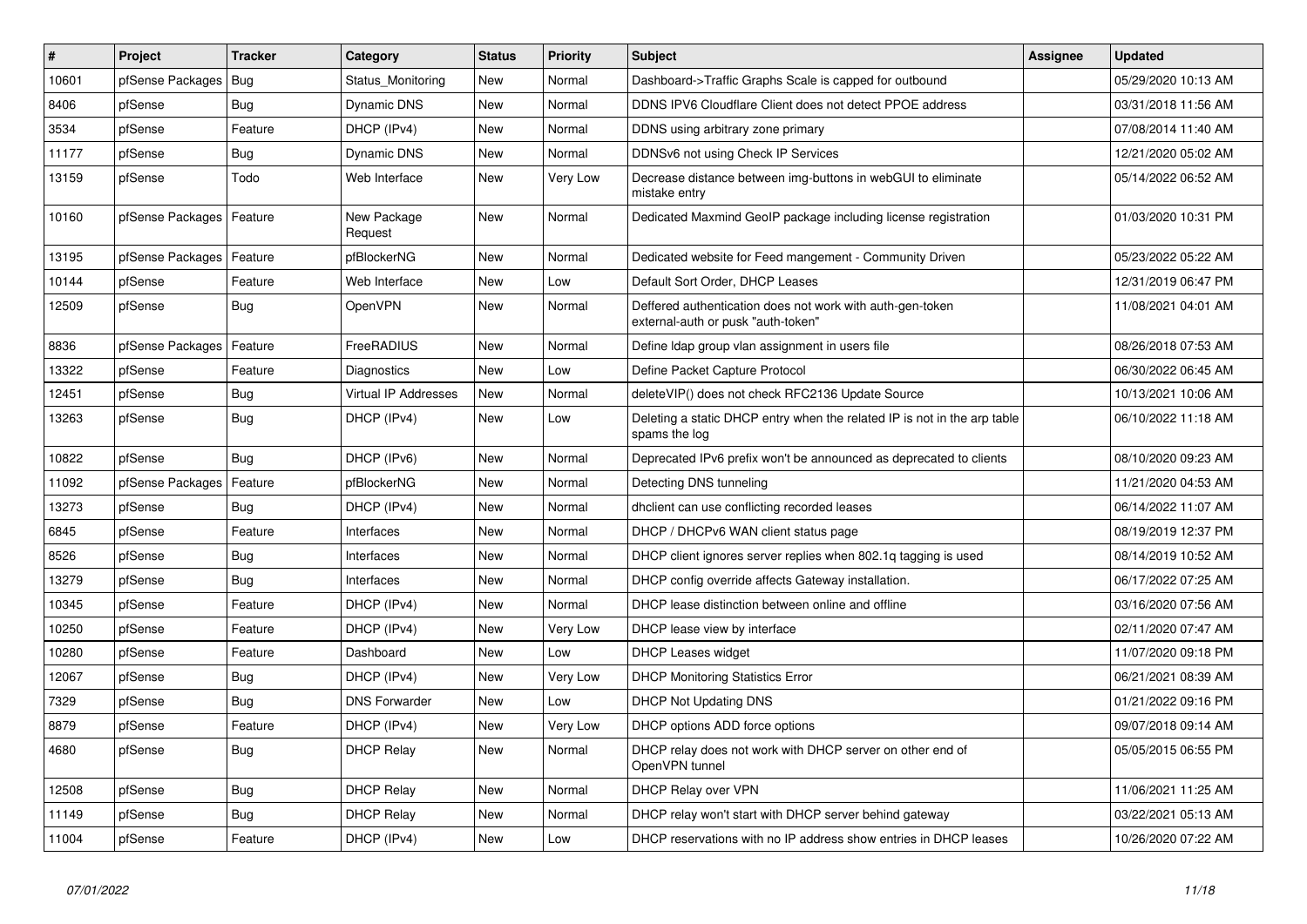| $\pmb{\#}$ | Project                | <b>Tracker</b> | Category                            | <b>Status</b> | <b>Priority</b> | <b>Subject</b>                                                                              | Assignee | <b>Updated</b>      |
|------------|------------------------|----------------|-------------------------------------|---------------|-----------------|---------------------------------------------------------------------------------------------|----------|---------------------|
| 3404       | pfSense                | <b>Bug</b>     | DHCP (IPv4)                         | New           | Normal          | DHCP Server Fails to Start on Interfaces that are Slow to Come<br><b>Online During Boot</b> |          | 02/11/2014 05:09 PM |
| 8173       | pfSense                | Feature        | Interfaces                          | New           | Normal          | dhcp6c - RAW Options                                                                        |          | 05/29/2022 05:34 PM |
| 6691       | pfSense                | Bug            | DHCP (IPv6)                         | New           | Normal          | dhcp6c quits after only two tries if no response was received                               |          | 12/07/2020 04:25 PM |
| 13237      | pfSense                | Bug            | DHCP (IPv6)                         | New           | Normal          | dhcp6c script cannot be executed safely                                                     |          | 06/01/2022 11:20 AM |
| 2983       | pfSense                | Feature        | DHCP (IPv4)                         | New           | Normal          | DHCPD: Add vendor-class-identifier and MAC-OIDs                                             |          | 05/29/2020 09:24 PM |
| 6051       | pfSense                | <b>Bug</b>     | DHCP (IPv6)                         | New           | Normal          | DHCPv6 Client Failure for additional WAN Address causes<br>2-seconds-service-restart-loop   |          | 12/03/2020 01:08 AM |
| 10715      | pfSense                | Bug            | <b>DHCP Relay</b>                   | New           | Normal          | DHCPv6 relay always uses the "first" IPv6 address of an interface                           |          | 06/29/2020 05:01 AM |
| 5950       | pfSense                | Feature        | DHCP (IPv6)                         | New           | Normal          | DHCPv6 Server support for PD of PD-obtained networks                                        |          | 03/04/2016 03:04 AM |
| 12602      | pfSense                | Feature        | <b>Dynamic DNS</b>                  | New           | Normal          | DHCPv6 should allow DDNS Client updates for hosts                                           |          | 12/15/2021 11:00 AM |
| 8435       | pfSense                | Bug            | Interfaces                          | New           | Normal          | DHCPv6 unusable in certain circumstances (US AT&T Fiber, etc.)                              |          | 08/14/2019 10:52 AM |
| 1883       | pfSense                | Feature        | <b>Traffic Shaper</b><br>(Limiters) | New           | Normal          | Diag > Limiter Info presentation enhancement                                                |          | 08/20/2019 03:46 PM |
| 12791      | pfSense Docs           | New Content    | Diagnostics                         | New           | Normal          | Diagnostic Information for Support (pfSense)                                                |          | 02/13/2022 08:49 PM |
| 9343       | pfSense                | Bug            | DHCP (IPv4)                         | New           | Normal          | diag arp.php times out with large DHCPD leases table                                        |          | 08/14/2019 01:19 PM |
| 7590       | pfSense                | Bug            | <b>Diagnostics</b>                  | New           | Normal          | diag edit do not save when nothing to sae (in directory browse view)                        |          | 05/20/2017 05:04 PM |
| 7589       | pfSense                | Bug            | Diagnostics                         | New           | Normal          | diag edit.php old print info box                                                            |          | 05/20/2017 05:02 PM |
| 8232       | pfSense Packages       | Feature        | haproxy                             | New           | Normal          | different ssl options based on the sni name                                                 |          | 01/30/2019 10:36 AM |
| 7476       | pfSense                | Bug            | Logging                             | New           | Normal          | Dirty buffer used to build log messages?                                                    |          | 04/17/2017 09:51 PM |
| 10464      | pfSense                | Todo           | Upgrade                             | New           | Low             | Disallow package updates when a system update is available                                  |          | 06/30/2022 08:41 AM |
| 7314       | pfSense                | Bug            | <b>RRD Graphs</b>                   | New           | Low             | Discrepancy in ntp monitoring view                                                          |          | 02/24/2017 08:37 PM |
| 6789       | pfSense Packages       | Feature        | Squid                               | New           | Normal          | disgest_ldap_auth                                                                           |          | 08/13/2019 09:57 AM |
| 2367       | pfSense                | Bug            | Rules / NAT                         | New           | Normal          | display negate rules in firewall_rules.php and evaluate when added                          |          | 05/07/2012 06:11 PM |
| 7441       | pfSense                | Feature        | DHCP (IPv4)                         | New           | Low             | Display start/end times for Static Mapping leases on DHCP<br>Leases/DHCPv6 Leases           |          | 08/21/2019 10:48 AM |
| 13138      | pfSense Packages       | Feature        | pfBlockerNG                         | New           | Normal          | DNS over HTTPS/TLS Blocking should be removed from SafeSearch                               |          | 05/07/2022 02:52 AM |
| 13254      | pfSense                | Bug            | <b>DNS Resolver</b>                 | New           | Normal          | DNS resolver does not update "unbound.conf" file during link down<br>events                 |          | 06/28/2022 12:01 PM |
| 6103       | pfSense                | Feature        | <b>DNS Resolver</b>                 | New           | Normal          | DNS Resolver Outgoing Interfaces should be able to use Gateway<br>Groups                    |          | 10/21/2019 08:02 AM |
| 7453       | pfSense Packages   Bug |                | <b>ACME</b>                         | New           | Normal          | DNS-ovh need to save or display consumer key                                                |          | 04/06/2017 10:54 AM |
| 11099      | pfSense Packages       | Feature        | pfBlockerNG                         | New           | Normal          | DNSBL blocking by schedule                                                                  |          | 11/25/2020 12:12 AM |
| 13236      | pfSense Docs           | Todo           | Products                            | New           | Normal          | Document link speed limitations with igc and ix on 6100/4100                                |          | 05/31/2022 05:53 PM |
| 11147      | pfSense                | Bug            | Dynamic DNS                         | New           | Normal          | Domeneshop DynDNS IPv4 and IPv6                                                             |          | 12/09/2020 11:47 PM |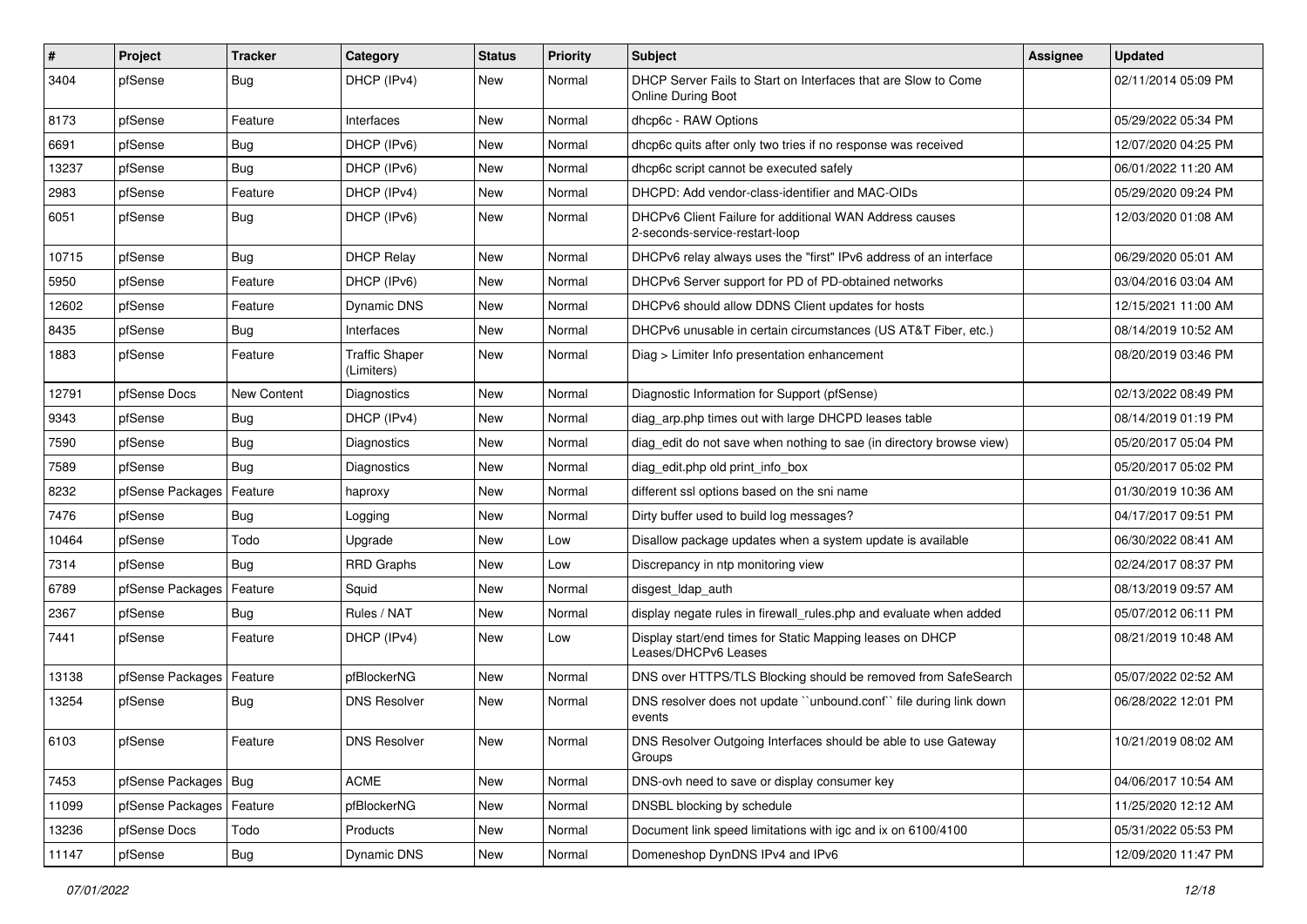| ∦     | Project                    | Tracker    | Category                 | <b>Status</b> | <b>Priority</b> | Subject                                                                                           | Assignee | <b>Updated</b>      |
|-------|----------------------------|------------|--------------------------|---------------|-----------------|---------------------------------------------------------------------------------------------------|----------|---------------------|
| 13267 | pfSense                    | <b>Bug</b> | OpenVPN                  | <b>New</b>    | Normal          | dpinger continues to run on OpenVPN gateway after OpenVPN<br>service is stopped.                  |          | 06/12/2022 02:49 PM |
| 7903  | pfSense Packages           | Feature    | New Package<br>Request   | New           | Normal          | Duo ssh package                                                                                   |          | 01/16/2021 12:44 AM |
| 12894 | pfSense Plus               | Bug        | Certificates             | <b>New</b>    | Low             | duplicating freshly created certificates through refreshing                                       |          | 03/03/2022 02:35 PM |
| 8432  | pfSense                    | <b>Bug</b> | Dynamic DNS              | New           | Normal          | Dynamic DNS Client gives an error that it can't find IPv6 address<br>when WAN interface is a LAGG |          | 09/17/2020 05:23 AM |
| 11084 | pfSense                    | Feature    | Dynamic DNS              | <b>New</b>    | Normal          | Dynamic DNS include option to specify virtual IP addresses                                        |          | 11/19/2020 01:26 PM |
| 7418  | pfSense                    | Feature    | Dynamic DNS              | New           | Normal          | Dynamic dns should be sorted interface name                                                       |          | 08/21/2019 08:58 AM |
| 7551  | pfSense                    | <b>Bug</b> | Rules / NAT              | <b>New</b>    | Normal          | Dynamic IPsec endpoints not added to rule set after WAN down/up                                   |          | 05/16/2017 02:26 PM |
| 986   | pfSense                    | Feature    | Web Interface            | New           | Normal          | Dynamic states view                                                                               |          | 02/06/2016 04:58 AM |
| 11963 | pfSense Packages   Feature |            | <b>FRR</b>               | New           | Normal          | Dynamically change OSPF interface costs on selected interfaces on<br>CARP event                   |          | 05/26/2021 04:13 AM |
| 12308 | pfSense Packages           | Feature    | New Package<br>Request   | <b>New</b>    | Normal          | Dynamicaly Update Firewall Aliases from OpenVPN LDAP Group<br>membership of the connected user    |          | 08/27/2021 12:51 AM |
| 7292  | pfSense                    | Feature    | Dynamic DNS              | <b>New</b>    | Normal          | DynamicDNS configuration does not sync to HA secondary                                            |          | 02/21/2017 04:56 PM |
| 9664  | pfSense                    | Bug        | Dynamic DNS              | New           | Normal          | DynDNS and Dual-wan problem with CloudFlare (works with No-Ip)                                    |          | 08/03/2019 10:00 AM |
| 9805  | pfSense                    | Bug        | Dynamic DNS              | <b>New</b>    | Normal          | dynDNS cloudflare multiple entries                                                                |          | 10/02/2019 04:51 PM |
| 8474  | pfSense                    | Feature    | <b>High Availability</b> | New           | Low             | Easier Conversion to HA Pair from Existing Non-HA Firewall                                        |          | 04/19/2018 11:52 PM |
| 7085  | pfSense                    | Feature    | Rules / NAT              | New           | Normal          | <b>Edit Firewall Rules Seperator</b>                                                              |          | 09/10/2017 09:15 AM |
| 3465  | pfSense                    | Bug        | Traffic Shaper (ALTQ)    | <b>New</b>    | Normal          | Editing Traffic Shaper queues causes status_queues.php error                                      |          | 02/19/2014 01:53 AM |
| 10467 | pfSense                    | Feature    | Notifications            | New           | Very Low        | Email alert functionality for system health                                                       |          | 05/21/2020 06:02 AM |
| 13224 | pfSense                    | Bug        | Notifications            | New           | Normal          | Email notification flood when UPS (NUT) and WAN send notifications                                |          | 05/27/2022 01:58 AM |
| 4128  | pfSense                    | Feature    | Notifications            | New           | Normal          | Email notification webgui configuration                                                           |          | 11/18/2021 12:48 PM |
| 10718 | pfSense                    | Feature    | Notifications            | <b>New</b>    | Normal          | Email notifications - add new field to enter a from: name                                         |          | 07/01/2020 09:08 AM |
| 11567 | pfSense Packages           | Feature    | Mail report              | <b>New</b>    | Normal          | Email report add a note filed request                                                             |          | 02/27/2021 03:44 PM |
| 8570  | pfSense                    | <b>Bug</b> | <b>XML Parser</b>        | <b>New</b>    | Normal          | Empty (dn)shaper config gets populated with newline                                               |          | 08/20/2019 02:45 PM |
| 6647  | pfSense                    | Todo       | Web Interface            | New           | Very Low        | <b>Enable Additional Security Headers</b>                                                         |          | 05/14/2021 01:09 AM |
| 3793  | pfSense                    | Feature    | Rules / NAT              | <b>New</b>    | Normal          | Enable external authentication support for rules                                                  |          | 08/05/2014 01:09 PM |
| 9704  | pfSense Packages   Feature |            | FreeRADIUS               | New           | Normal          | Enable filter_username                                                                            |          | 08/27/2019 12:07 PM |
| 13227 | pfSense                    | Feature    | <b>IPsec</b>             | New           | High            | Enable IPSec Virtual IP Pool assignment by Radius for Mobile Users -<br>SIMPLE FIX                |          | 05/27/2022 10:15 AM |
| 9544  | pfSense                    | Feature    | Routing                  | New           | Normal          | Enable RADIX_MPATH                                                                                |          | 04/21/2022 12:39 PM |
| 13219 | pfSense                    | Feature    | Captive Portal           | <b>New</b>    | Very Low        | Enable/Disable single voucher roll                                                                |          | 05/26/2022 08:14 AM |
| 8050  | pfSense                    | Bug        | Interfaces               | New           | High            | Enabling bridge while interfaces have link freezes console                                        |          | 11/03/2017 04:38 PM |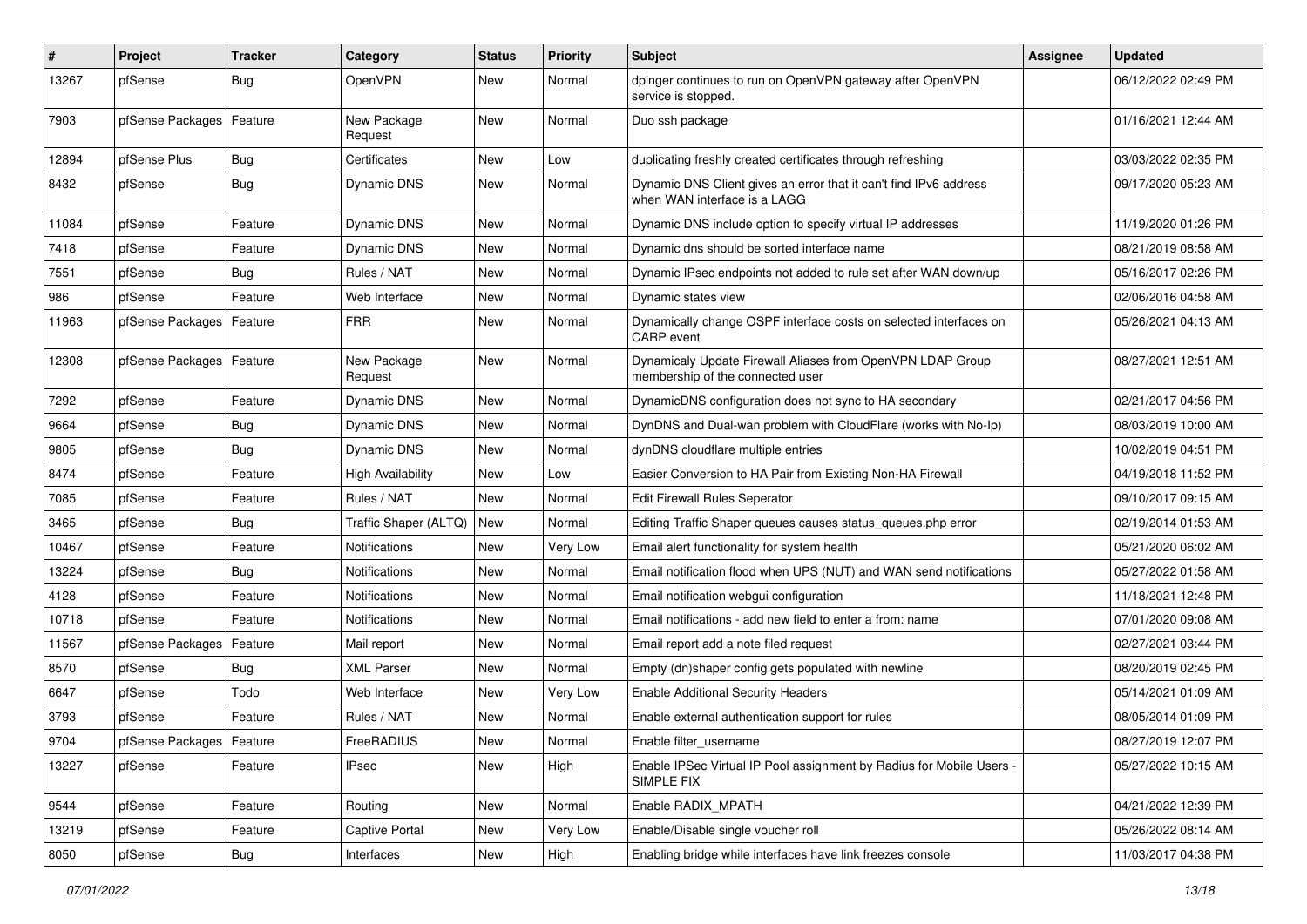| $\vert$ # | Project                    | <b>Tracker</b> | Category                 | <b>Status</b> | <b>Priority</b> | <b>Subject</b>                                                                                                                  | <b>Assignee</b> | <b>Updated</b>      |
|-----------|----------------------------|----------------|--------------------------|---------------|-----------------|---------------------------------------------------------------------------------------------------------------------------------|-----------------|---------------------|
| 11414     | pfSense Packages           | Bug            | pfBlockerNG              | New           | Normal          | Enabling feed "Public DNS4 all" breaks some Google services                                                                     |                 | 02/13/2021 02:46 AM |
| 13288     | pfSense                    | Bug            | Configuration<br>Backend | New           | Normal          | Encode FreeRADIUS Custom Options                                                                                                |                 | 06/20/2022 10:36 AM |
| 13287     | pfSense                    | Feature        | Configuration<br>Backend | New           | Normal          | Encode OpenVPN Custom Options                                                                                                   |                 | 06/20/2022 10:33 AM |
| 7977      | pfSense                    | Bug            | Translations             | New           | Normal          | English text shown in stead of translated text (Routing - Gateway<br>groups - edit)                                             |                 | 08/21/2019 11:28 AM |
| 13242     | pfSense                    | Feature        | Gateway Monitoring       | <b>New</b>    | Normal          | Enhancements to static route creation/deletion for dpinger monitor IPs                                                          |                 | 06/03/2022 11:20 AM |
| 13280     | pfSense                    | <b>Bug</b>     | <b>Unknown</b>           | <b>New</b>    | Normal          | Entries duplicated in /boot/loader.conf                                                                                         |                 | 06/19/2022 11:11 AM |
| 13068     | pfSense                    | Bug            | Aliases / Tables         | New           | Normal          | Error loading rules when URL Table IPs content is empty                                                                         |                 | 04/17/2022 09:07 PM |
| 8004      | pfSense                    | Bug            | <b>NAT Reflection</b>    | New           | Normal          | Error notice for a deleted NAT that had a RULE or an existing NAT<br>which is claimed to have no NAT port                       |                 | 10/24/2017 06:39 PM |
| 9690      | pfSense                    | Bug            | Interfaces               | <b>New</b>    | Normal          | Ethernet flow control should be disabled by default                                                                             |                 | 08/19/2019 06:45 PM |
| 9241      | pfSense                    | Bug            | Interfaces               | New           | Normal          | Ethernet link cycles up/down if "auto-negotiate" is explicitly selected in<br>interface configuration                           |                 | 12/31/2018 08:36 PM |
| 12848     | pfSense                    | Feature        | Dynamic DNS              | <b>New</b>    | Normal          | Evaluation of the DynDNS "Result Match" string                                                                                  |                 | 02/22/2022 02:01 AM |
| 11440     | pfSense                    | Feature        | Web Interface            | <b>New</b>    | Low             | Expand collapsed sections by clicking anywhere on header                                                                        |                 | 10/28/2021 01:35 PM |
| 8316      | pfSense                    | Feature        | Rules / NAT              | New           | Low             | expiration date when creating new rules                                                                                         |                 | 08/21/2019 09:11 AM |
| 2774      | pfSense                    | Feature        | DHCP (IPv4)              | <b>New</b>    | Normal          | Extend DHCP Pools code to allow using different subnets                                                                         |                 | 08/19/2019 10:27 AM |
| 12519     | pfSense                    | Bug            | Authentication           | New           | Normal          | Fail authentication using special character in password via the LDAP<br>connector                                               |                 | 11/12/2021 07:39 AM |
| 7956      | pfSense                    | Feature        | Web Interface            | New           | Normal          | Favicon able to match GUI colour setting?                                                                                       |                 | 10/17/2017 06:36 AM |
| 7449      | pfSense Packages   Feature |                | OpenVPN Client<br>Export | New           | Normal          | feature request for openvpn-client-export package, add the support for<br>openvpn up and down script, for mapping network drive |                 | 08/06/2019 05:06 PM |
| 11921     | pfSense                    | Feature        | <b>DNS Resolver</b>      | <b>New</b>    | Very Low        | Feature Request: Compile unbound with EDNS Client Subnet (ECS)<br>module (--enable-subnet)                                      |                 | 05/14/2021 07:29 AM |
| 13199     | pfSense Packages           | Feature        | pfBlockerNG              | <b>New</b>    | Normal          | Feed groups should not have the first listing in the group bar                                                                  |                 | 05/23/2022 06:03 AM |
| 12402     | pfSense Docs               | Todo           | Configuration            | New           | Normal          | Feedback on Configuration - Advanced Configuration Options -<br>Notifications                                                   |                 | 09/24/2021 12:46 AM |
| 12268     | pfSense Docs               | Todo           | <b>Firewall Rules</b>    | New           | Normal          | Feedback on Firewall - Aliases                                                                                                  |                 | 08/17/2021 12:55 AM |
| 12237     | pfSense Docs               | Todo           | Hardware                 | <b>New</b>    | Normal          | Feedback on Hardware - Hardware Tuning and Troubleshooting                                                                      |                 | 08/10/2021 03:13 AM |
| 12659     | pfSense Docs               | Todo           | Hardware                 | New           | Normal          | Feedback on Hardware - Hardware Tuning and Troubleshooting -<br>Flow Control for ix                                             |                 | 01/16/2022 10:22 AM |
| 12411     | pfSense Docs               | Todo           | <b>High Availability</b> | New           | Normal          | Feedback on High Availability - pfSense XML-RPC Config Sync<br>Overview                                                         |                 | 09/29/2021 10:39 AM |
| 11648     | pfSense Docs               | Todo           | Packages                 | New           | Normal          | Feedback on Packages - AWS VPC Wizard - pfSense Plus<br><b>Configuration Details</b>                                            |                 | 03/10/2021 06:30 AM |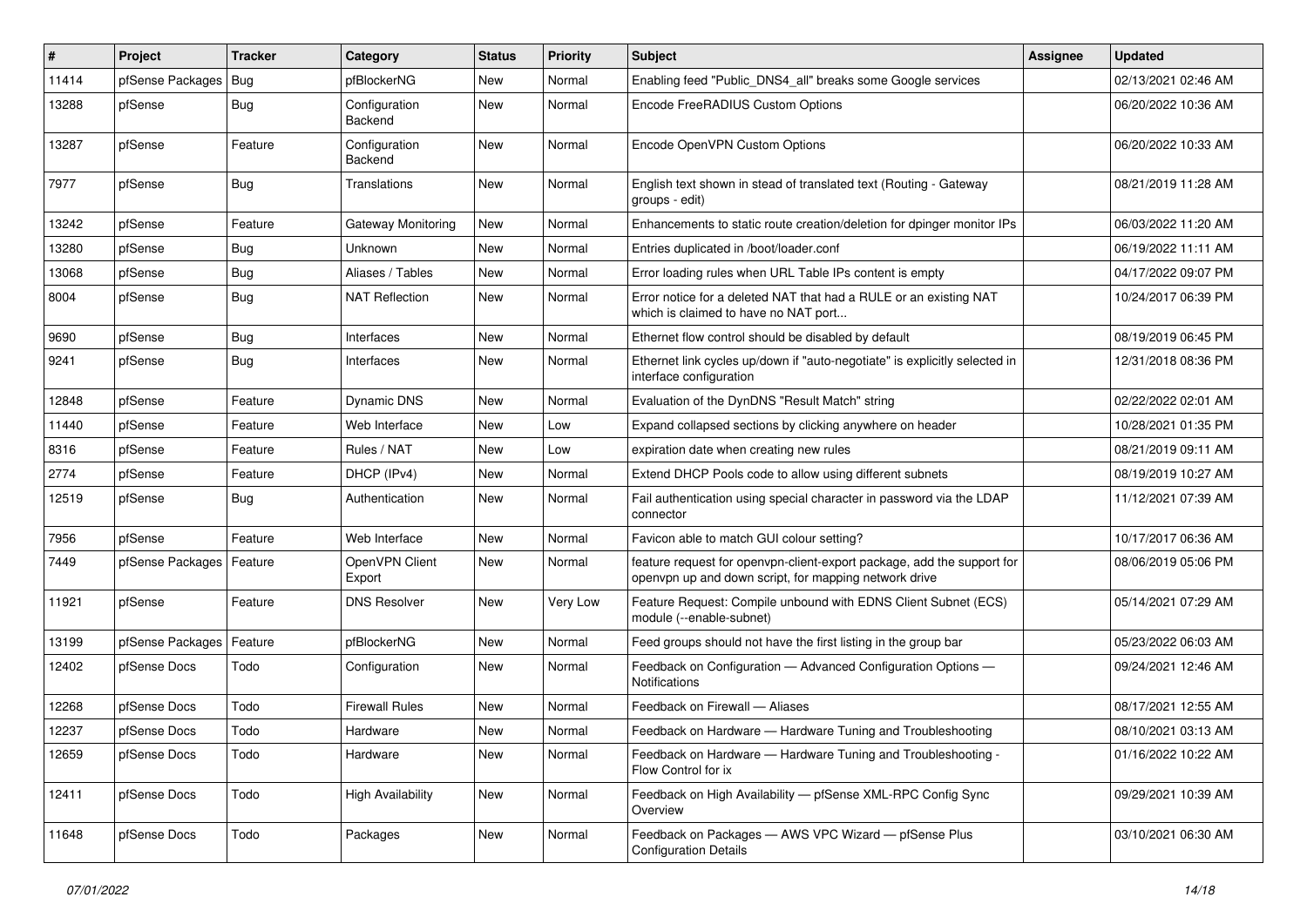| $\sharp$ | Project                | <b>Tracker</b> | Category                 | <b>Status</b> | <b>Priority</b> | <b>Subject</b>                                                                                                                                                     | <b>Assignee</b> | <b>Updated</b>      |
|----------|------------------------|----------------|--------------------------|---------------|-----------------|--------------------------------------------------------------------------------------------------------------------------------------------------------------------|-----------------|---------------------|
| 11026    | pfSense Packages       | Feature        | FreeRADIUS               | <b>New</b>    | Low             | Feedback on Packages - FreeRADIUS package                                                                                                                          |                 | 11/02/2020 07:21 AM |
| 11944    | pfSense Docs           | Todo           | Packages                 | <b>New</b>    | Normal          | Feedback on Packages - FRR Package - Bidirectional Forwarding<br>Detection                                                                                         |                 | 05/21/2021 12:57 AM |
| 12395    | pfSense Docs           | Todo           | Packages                 | <b>New</b>    | Normal          | Feedback on Packages - FRR Package - Border Gateway Protocol<br>- BGP Required Information                                                                         |                 | 09/21/2021 04:32 PM |
| 12098    | pfSense Docs           | Correction     | Configuration            | <b>New</b>    | Normal          | Feedback on pfSense Configuration Recipes - Accessing a<br><b>CPE/Modem from Inside the Firewall</b>                                                               |                 | 07/02/2021 02:30 AM |
| 12787    | pfSense Docs           | Todo           | <b>IPsec</b>             | <b>New</b>    | Normal          | Feedback on pfSense Configuration Recipes - Routing Internet<br>Traffic Through a Site-to-Site IPsec Tunnel                                                        |                 | 02/11/2022 11:28 PM |
| 12883    | pfSense Docs           | Todo           | <b>DNS</b>               | <b>New</b>    | Normal          | Feedback on Services - DNS Resolver - Host Overrides                                                                                                               |                 | 02/28/2022 07:54 PM |
| 12063    | pfSense Docs           | Todo           | <b>Dynamic DNS</b>       | <b>New</b>    | Normal          | Feedback on Services — Dynamic DNS — Configuring RFC 2136<br>Dynamic DNS updates                                                                                   |                 | 06/18/2021 06:24 PM |
| 11714    | pfSense Docs           | New Content    | <b>High Availability</b> | <b>New</b>    | Normal          | Feedback on Troubleshooting - Troubleshooting High Availability<br><b>DHCP Failover</b>                                                                            |                 | 03/21/2021 05:58 PM |
| 11227    | pfSense Packages       | Feature        | pfBlockerNG              | New           | Normal          | Feeds update                                                                                                                                                       |                 | 01/07/2021 12:11 AM |
| 11178    | pfSense Packages       | Feature        | Filer                    | <b>New</b>    | Normal          | Filer do not ask what to do with previous filename                                                                                                                 |                 | 12/31/2020 02:45 AM |
| 11235    | pfSense Packages   Bug |                | Filer                    | <b>New</b>    | Normal          | Filer run script when "state" unchanged                                                                                                                            |                 | 01/08/2021 07:24 AM |
| 13067    | pfSense                | Bug            | <b>FilterDNS</b>         | New           | Normal          | filterdns resolve interval is twice the intended value                                                                                                             |                 | 04/17/2022 07:45 PM |
| 12056    | pfSense                | <b>Bug</b>     | Logging                  | <b>New</b>    | Normal          | Filterlog says "Unknown Option %u"                                                                                                                                 |                 | 06/18/2021 05:51 AM |
| 10493    | pfSense                | Bug            | <b>IPsec</b>             | <b>New</b>    | Normal          | filter_get_vpns_list() issues                                                                                                                                      |                 | 05/06/2020 01:07 AM |
| 10290    | pfSense                | Feature        | Aliases / Tables         | <b>New</b>    | Very Low        | Firewall Aliases Add button on top of list                                                                                                                         |                 | 07/10/2021 01:03 PM |
| 12667    | pfSense Packages       | Bug            | WireGuard                | New           | Normal          | Firewall Crashed After Upgrading Wireguard                                                                                                                         |                 | 01/07/2022 09:18 AM |
| 13045    | pfSense Packages       | Bug            | WireGuard                | <b>New</b>    | Normal          | Firewall floating rules ignore WireGuard traffic                                                                                                                   |                 | 04/11/2022 09:40 AM |
| 12857    | pfSense                | <b>Bug</b>     | Gateways                 | New           | Normal          | Firewall gateway goes away when making changes to Bridge0 device                                                                                                   |                 | 02/27/2022 11:20 AM |
| 10701    | pfSense                | Bug            | Web Interface            | <b>New</b>    | Very Low        | Firewall Log too wide with Rule Description Column                                                                                                                 |                 | 06/25/2020 07:36 AM |
| 11566    | pfSense                | <b>Bug</b>     | Web Interface            | <b>New</b>    | Low             | Firewall Maximum Table Entries "default size" is whatever is entered                                                                                               |                 | 02/27/2021 10:01 AM |
| 13144    | pfSense                | Bug            | Rules / NAT              | <b>New</b>    | Very Low        | Firewall rule entries can get out of sync when entries are deleted while<br>other administrators are editing entries simultaneously                                |                 | 05/10/2022 07:26 AM |
| 7373     | pfSense                | Bug            | Rules / NAT              | <b>New</b>    | Normal          | Firewall schedules GUI needs to be redone from scratch                                                                                                             |                 | 08/21/2019 08:56 AM |
| 13051    | pfSense                | Bug            | Traffic Shaper (ALTQ)    | New           | Normal          | Firewall traffic shaper by interface selection unknow                                                                                                              |                 | 04/12/2022 07:03 AM |
| 8270     | pfSense                | Todo           | Web Interface            | New           | Very Low        | Fix grammatically erroneous repetition                                                                                                                             |                 | 01/11/2018 08:19 AM |
| 11232    | pfSense                | <b>Bug</b>     | <b>Operating System</b>  | New           | Normal          | Fix pfSense_fsync                                                                                                                                                  |                 | 01/08/2021 08:53 AM |
| 10503    | pfSense Packages       | Bug            | <b>FRR</b>               | New           | Normal          | Flapping any GW in multi-WAN influences restating all IPsec tunnels<br>in FRR which leads to dropping all IPsec VTI static routes and related<br><b>BGP</b> issues |                 | 05/08/2020 07:51 PM |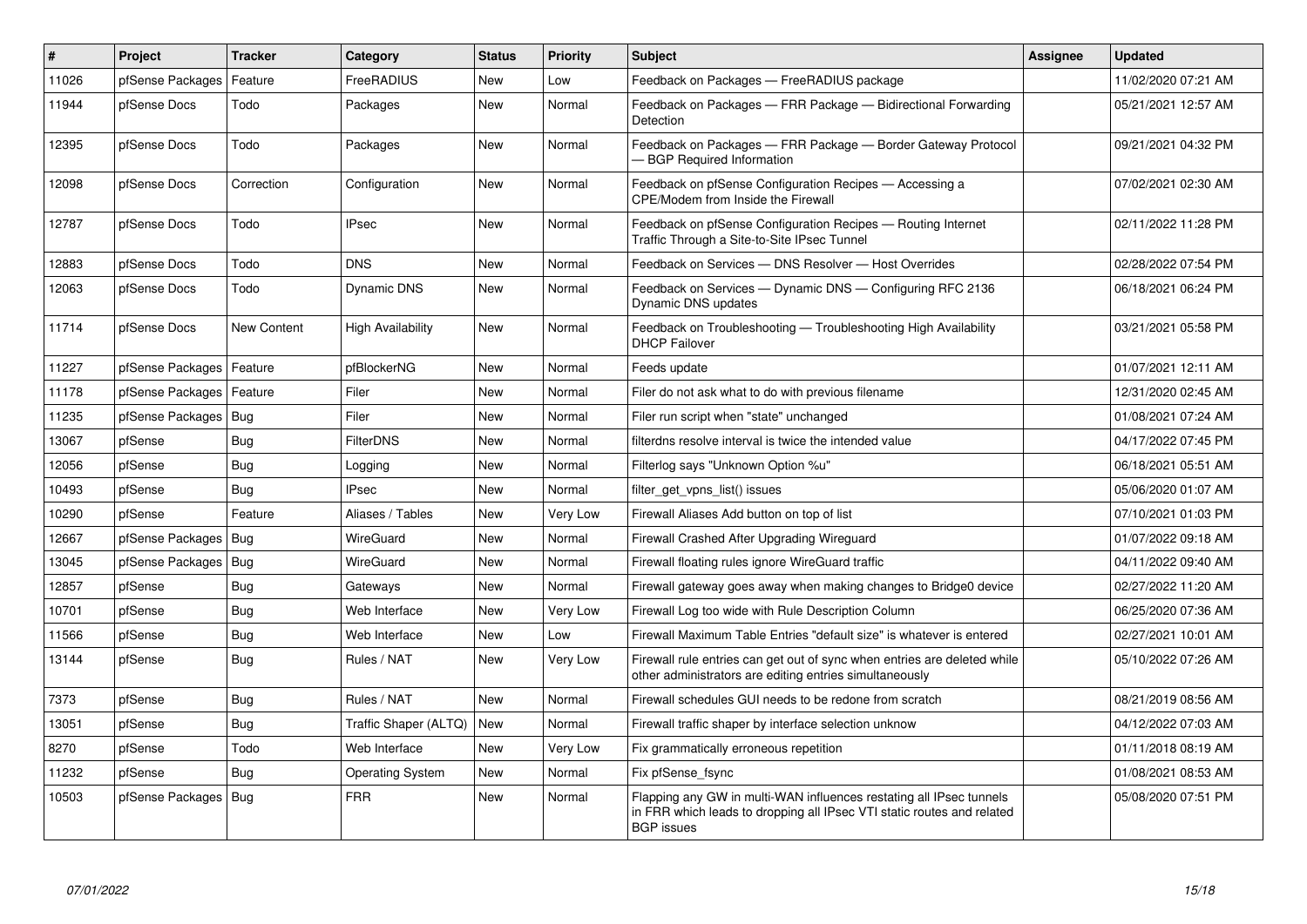| ∦     | Project                | Tracker    | Category               | <b>Status</b> | <b>Priority</b> | <b>Subject</b>                                                                                                                          | <b>Assignee</b> | <b>Updated</b>      |
|-------|------------------------|------------|------------------------|---------------|-----------------|-----------------------------------------------------------------------------------------------------------------------------------------|-----------------|---------------------|
| 13161 | pfSense                | Feature    | Web Interface          | New           | Very Low        | FLASH PORT'S LED button, to help quickly find port that need to be<br>connected to patch&cable                                          |                 | 05/14/2022 06:35 AM |
| 13046 | pfSense                | <b>Bug</b> | Rules / NAT            | New           | Normal          | Floating rule applied to IPv6 interface with a SLAAC DHCPv6 gateway<br>reports error on boot                                            |                 | 04/11/2022 09:50 AM |
| 6627  | pfSense                | Bug        | Rules / NAT            | New           | Normal          | floating tab match rules ignore quick action so should be removed                                                                       |                 | 07/18/2016 02:15 PM |
| 8752  | pfSense Packages       | Bug        | squidguard             | New           | Normal          | For SquidGuard in "Common ACL" menu "Target Rules List" "access"<br>option always stays with default value '---' for my Target category |                 | 08/06/2018 05:53 AM |
| 7934  | pfSense                | Feature    | Dashboard              | New           | Very Low        | format support phone# for international use                                                                                             |                 | 10/12/2017 04:38 PM |
| 11522 | pfSense Packages       | Bug        | Zabbix                 | New           | Normal          | fping6 error                                                                                                                            |                 | 02/24/2021 07:13 AM |
| 8589  | pfSense Packages       | Bug        | FreeRADIUS             | <b>New</b>    | Normal          | FreeRadius 0.15.5 2 ignoring tunnelled-reply=no                                                                                         |                 | 02/18/2019 03:40 PM |
| 8513  | pfSense Packages       | Bug        | FreeRADIUS             | New           | High            | Freeradius 3.x Idap problem                                                                                                             |                 | 02/18/2019 05:22 PM |
| 10695 | pfSense Packages   Bug |            | FreeRADIUS             | New           | Normal          | FreeRadius Accounting skipping MBs after reboot due to power down                                                                       |                 | 06/24/2020 04:49 AM |
| 8031  | pfSense Packages       | Feature    | FreeRADIUS             | <b>New</b>    | Normal          | FreeRADIUS copy entry function                                                                                                          |                 | 08/16/2019 01:01 PM |
| 11534 | pfSense Packages       | Regression | FreeRADIUS             | New           | High            | FreeRADIUS EAP anonymous connection forbidden out-of-tunnel                                                                             |                 | 07/14/2021 02:32 AM |
| 4506  | pfSense Packages       | Feature    | FreeRADIUS             | <b>New</b>    | Normal          | FreeRADIUS groups/hunt groups                                                                                                           |                 | 03/10/2015 08:51 PM |
| 12982 | pfSense Packages   Bug |            | FreeRADIUS             | New           | Normal          | FreeRadius RadReply table entries missing from pf                                                                                       |                 | 06/19/2022 05:38 PM |
| 11802 | pfSense Packages   Bug |            | FreeRADIUS             | <b>New</b>    | Normal          | FreeRADIUS sync                                                                                                                         |                 | 05/10/2021 04:18 AM |
| 12126 | pfSense Packages       | Bug        | FreeRADIUS             | <b>New</b>    | Normal          | freeradius3 0.15.7 31                                                                                                                   |                 | 10/11/2021 08:21 AM |
| 10935 | pfSense Packages   Bug |            | <b>FRR</b>             | <b>New</b>    | Normal          | FRR 0.6.7-6 - BGPD service recycled IPv6 without Route Map                                                                              |                 | 12/30/2020 05:00 PM |
| 10516 | pfSense Packages   Bug |            | <b>FRR</b>             | New           | Normal          | <b>FRR Access list</b>                                                                                                                  |                 | 12/06/2020 11:02 PM |
| 11841 | pfSense Packages       | Bug        | <b>FRR</b>             | New           | Normal          | FRR access lists default bahavior changed to permit by default                                                                          |                 | 04/22/2021 09:52 AM |
| 11650 | pfSense Packages   Bug |            | <b>FRR</b>             | New           | Very Low        | FRR configuration broken on restore of manually edited FRR config<br>sections                                                           |                 | 03/10/2021 08:50 AM |
| 12889 | pfSense Packages       | Feature    | <b>FRR</b>             | New           | Normal          | FRR GUI add set ipv6 next-hop global                                                                                                    |                 | 03/02/2022 06:10 AM |
| 11835 | pfSense Packages   Bug |            | <b>FRR</b>             | <b>New</b>    | Normal          | FRR OSPF redistributed connected routes disappearing                                                                                    |                 | 04/22/2021 07:11 AM |
| 11158 | pfSense Packages       | <b>Bug</b> | <b>FRR</b>             | <b>New</b>    | High            | <b>FRR Prefix Lists</b>                                                                                                                 |                 | 12/30/2020 04:55 PM |
| 8547  | pfSense Packages       | Feature    | New Package<br>Request | New           | Normal          | fwknop Port Knocking Package                                                                                                            |                 | 02/08/2021 12:17 PM |
| 8743  | pfSense                | Todo       | Gateways               | New           | Low             | Gateway Groups page should list gateways in tier order                                                                                  |                 | 08/14/2019 12:16 PM |
| 7671  | pfSense                | Feature    | Gateway Monitoring     | New           | Normal          | Gateway Monitoring Via Custom Script or Telnet.                                                                                         |                 | 09/18/2020 02:59 PM |
| 3312  | pfSense                | Bug        | <b>IPsec</b>           | New           | Normal          | Gateway on IPsec rules is not functional in pf                                                                                          |                 | 01/28/2020 10:09 PM |
| 8343  | pfSense                | <b>Bug</b> | Gateways               | New           | Normal          | Gateway Routes (Default Routes) not removed in Kernel when<br>removed from GUI                                                          |                 | 05/14/2020 01:22 AM |
| 12534 | pfSense Plus           | Feature    | Hardware / Drivers     | New           | Normal          | Generate a ISO Image for Remote Restore of pfSense Plus on the<br>XG-1537 and 1541 units with IPMI                                      |                 | 05/30/2022 10:28 AM |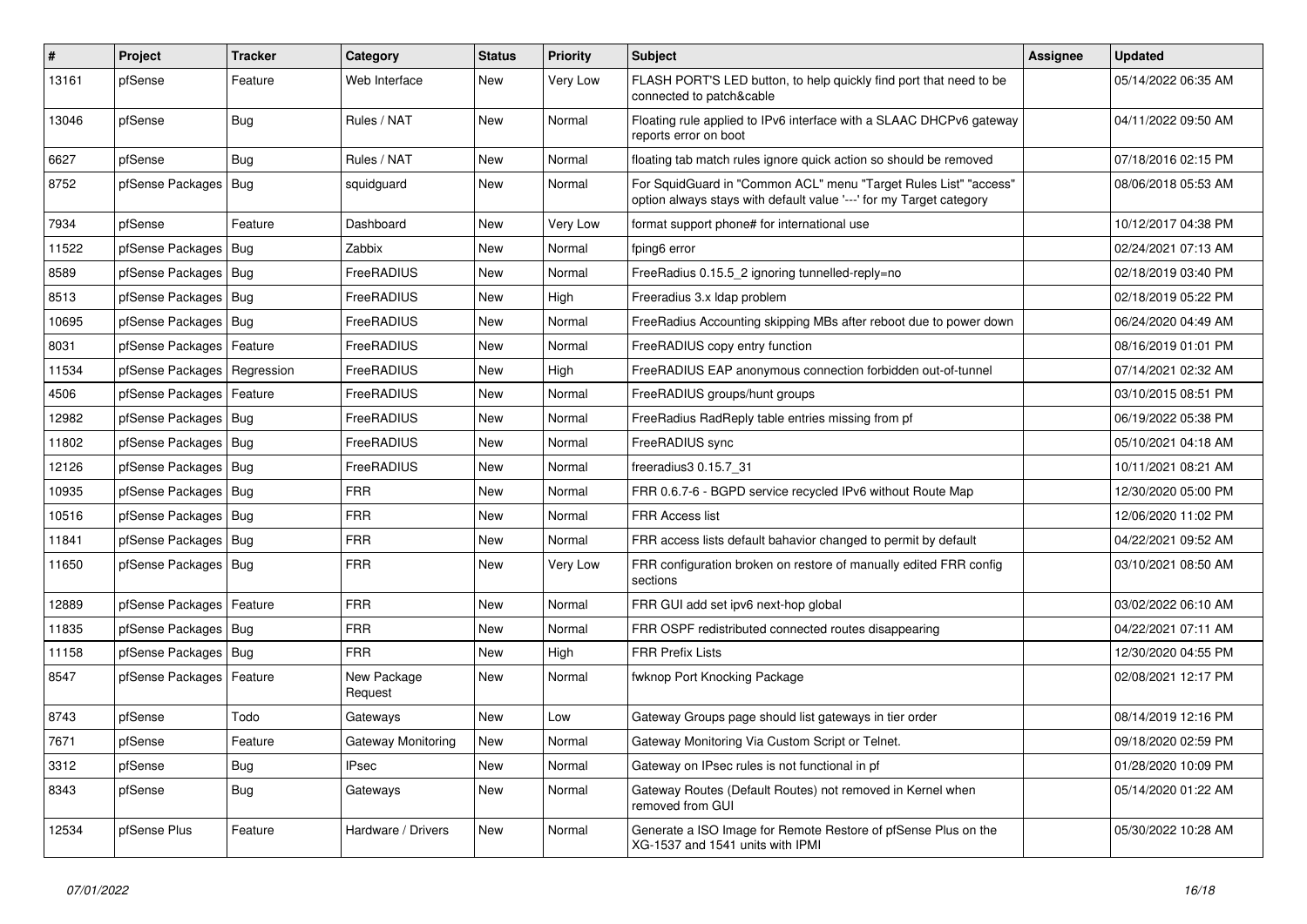| $\sharp$ | Project                    | <b>Tracker</b> | Category                     | <b>Status</b> | <b>Priority</b> | <b>Subject</b>                                                                                                                     | <b>Assignee</b> | <b>Updated</b>      |
|----------|----------------------------|----------------|------------------------------|---------------|-----------------|------------------------------------------------------------------------------------------------------------------------------------|-----------------|---------------------|
| 7289     | pfSense                    | <b>Bug</b>     | Certificates                 | New           | Low             | Generating 4096bit Certificate                                                                                                     |                 | 08/14/2019 09:56 AM |
| 7821     | pfSense                    | Bug            | DHCP (IPv6)                  | <b>New</b>    | Normal          | GIF does not support broadcast                                                                                                     |                 | 08/29/2017 10:50 AM |
| 11872    | pfSense                    | Bug            | Interfaces                   | New           | Normal          | gif interfaces reporting incorrect traffic counters                                                                                |                 | 12/30/2021 04:00 AM |
| 11266    | pfSense Packages           | Feature        | AutoConfigBackup             | New           | Very Low        | Give an option to list restore point in "reverse" order/latest at the top.                                                         |                 | 01/19/2021 06:58 PM |
| 9942     | pfSense                    | Feature        | <b>Operating System</b>      | New           | Normal          | Give pfSense the possibility to change the keyboard Layout for<br>console users                                                    |                 | 01/22/2021 02:33 AM |
| 4503     | pfSense Packages   Feature |                | New Package<br>Request       | New           | Normal          | GNUGateKeeper H.323 Proxy Package                                                                                                  |                 | 08/27/2019 02:54 AM |
| 12625    | pfSense                    | Feature        | Logging                      | New           | Normal          | Granular logging options for default firewall rules.                                                                               |                 | 12/21/2021 06:39 PM |
| 521      | pfSense                    | Feature        | User Manager /<br>Privileges | New           | Normal          | Group manager Assigned Permissions                                                                                                 |                 | 04/18/2010 02:59 PM |
| 6738     | pfSense                    | Feature        | Web Interface                | <b>New</b>    | Normal          | GUI Action Buttons replicated to the top of the List                                                                               |                 | 07/10/2021 01:04 PM |
| 12483    | pfSense                    | <b>Bug</b>     | Configuration<br>Backend     | <b>New</b>    | Normal          | GUI creates inconsistent config.xml                                                                                                |                 | 10/23/2021 06:48 AM |
| 2323     | pfSense                    | Feature        | DHCP (IPv4)                  | New           | Low             | GUI doesn't allow to configure DHCP server to serve IP addresses<br>belonging to subnets wich are not associated with an interface |                 | 08/19/2019 10:27 AM |
| 11666    | pfSense                    | Bug            | Logging                      | New           | Normal          | GUI Firewall log search not parsing filter.log beyond hard coded limit                                                             |                 | 03/12/2021 11:38 AM |
| 7957     | pfSense                    | Feature        | Web Interface                | New           | Normal          | GUI theme - separate "colour" from "compact/normal" in theme<br>dropdown                                                           |                 | 10/17/2017 06:58 AM |
| 6861     | pfSense Packages   Bug     |                | haproxy                      | New           | Normal          | Ha-Proxy duplicated backend used in place of original backend                                                                      |                 | 02/18/2019 05:30 PM |
| 12427    | pfSense Packages   Todo    |                | haproxy                      | New           | Normal          | ha-proxy: action order in the GUI is not keeped in the resulting<br>ha-proxy configuration                                         |                 | 10/06/2021 07:02 AM |
| 13039    | pfSense Packages   Feature |                | AWS VPC                      | New           | Normal          | Handle transit gateway VPNs in the AWS VPN wizard                                                                                  |                 | 04/11/2022 07:31 AM |
| 11036    | pfSense Packages   Bug     |                | haproxy                      | <b>New</b>    | Normal          | <b>HAproxy ACL</b>                                                                                                                 |                 | 02/11/2022 11:27 AM |
| 8982     | pfSense Packages           | Feature        | haproxy                      | New           | Normal          | HAproxy ACL support for map in configuration UI                                                                                    |                 | 06/25/2019 01:49 AM |
| 12249    | pfSense                    | Bug            | Backup / Restore             | New           | Normal          | HAProxy causing failed ACB backups                                                                                                 |                 | 11/15/2021 11:58 PM |
| 11000    | pfSense Packages   Bug     |                | haproxy                      | New           | Very Low        | haproxy deprecated trick suggested                                                                                                 |                 | 12/23/2020 02:55 PM |
| 9500     | pfSense Packages   Bug     |                | haproxy                      | New           | Normal          | HAproxy does not delete non-applicable action config                                                                               |                 | 01/18/2022 06:28 AM |
| 9261     | pfSense Packages   Bug     |                | haproxy                      | <b>New</b>    | Normal          | haproxy GUI failure                                                                                                                |                 | 01/08/2019 12:41 PM |
| 9247     | pfSense Packages   Bug     |                | haproxy                      | New           | Low             | HAProxy multiple server selection on stats pages doesn't work                                                                      |                 | 01/02/2019 04:44 PM |
| 7462     | pfSense Packages   Bug     |                | haproxy                      | New           | Normal          | HAproxy not rebinding properly after WAN DHCP IP change                                                                            |                 | 01/11/2018 09:15 AM |
| 8902     | pfSense Packages   Bug     |                | haproxy                      | New           | Normal          | HAproxy package not use custom DNS for lookup on apply new config                                                                  |                 | 09/16/2018 08:16 AM |
| 8869     | pfSense Packages   Feature |                | haproxy                      | New           | Normal          | HAproxy should use RFC 7919 DH parameter files                                                                                     |                 | 10/17/2018 10:46 AM |
| 9077     | pfSense Packages   Feature |                | haproxy                      | New           | Normal          | haproxy UI: Add seperator lines                                                                                                    |                 | 10/29/2018 06:06 AM |
| 6784     | pfSense Packages   Bug     |                | haproxy                      | New           | Normal          | HAProxy version .48 will not use URL Table Alias for front end listener                                                            |                 | 02/18/2019 05:32 PM |